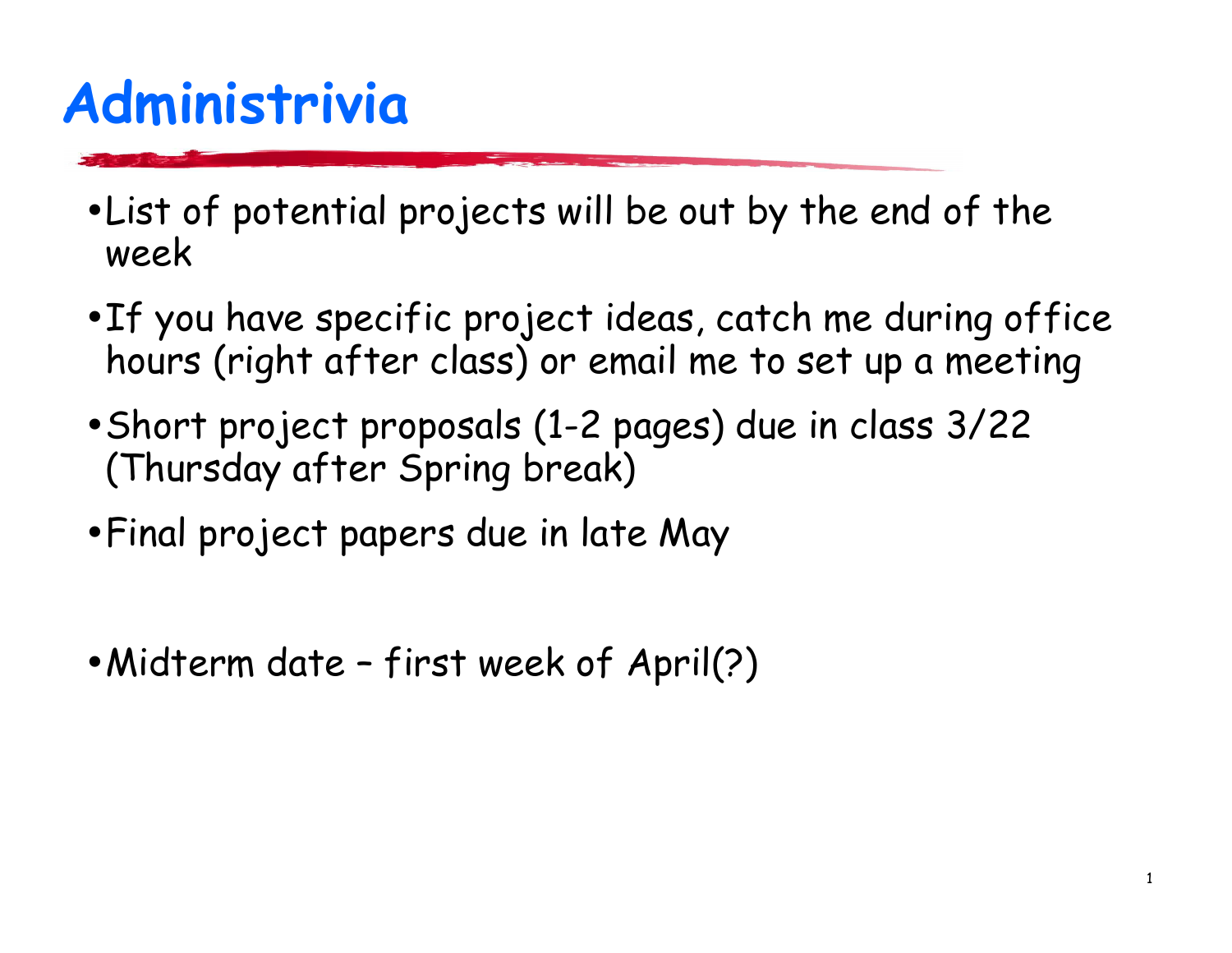# **Data Stream Processing** (Part II)

. Alon,, Matias, Szegedy. "The space complexity of approximating the frequency moments", ACM STOC'1996.

- . Alon, Gibbons, Matias, Szegedy. "Tracking Join and Self-join Sizes in Limited Storage", ACM PODS'1999.
	- · SURVEY-1: S. Muthukrishnan. "Data Streams: Algorithms and Applications"
	- . SURVEY-2: Babcock et al. "Models and Issues in Data Stream Systems", ACM PODS'2002.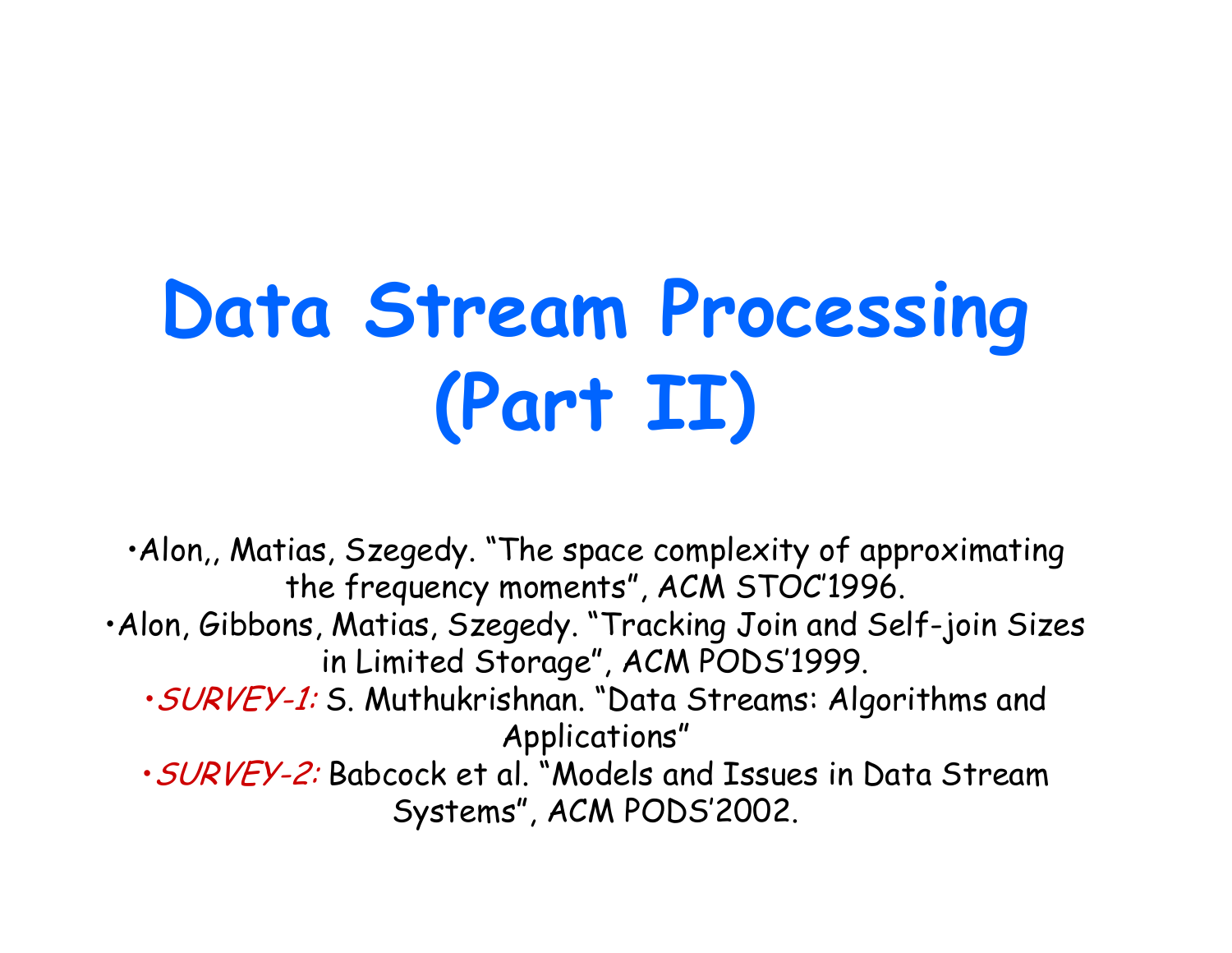### **Overview**

- Introduction & Motivation
- Data Streaming Models & Basic Mathematical Tools
- Summarization/Sketching Tools for Streams
	- -Sampling
	- -Linear-Projection (aka AMS) Sketches
		- · Applications: Join/Multi-Join Queries, Wavelets
	- -Hash (aka FM) Sketches
		- · Applications: Distinct Values, Set Expressions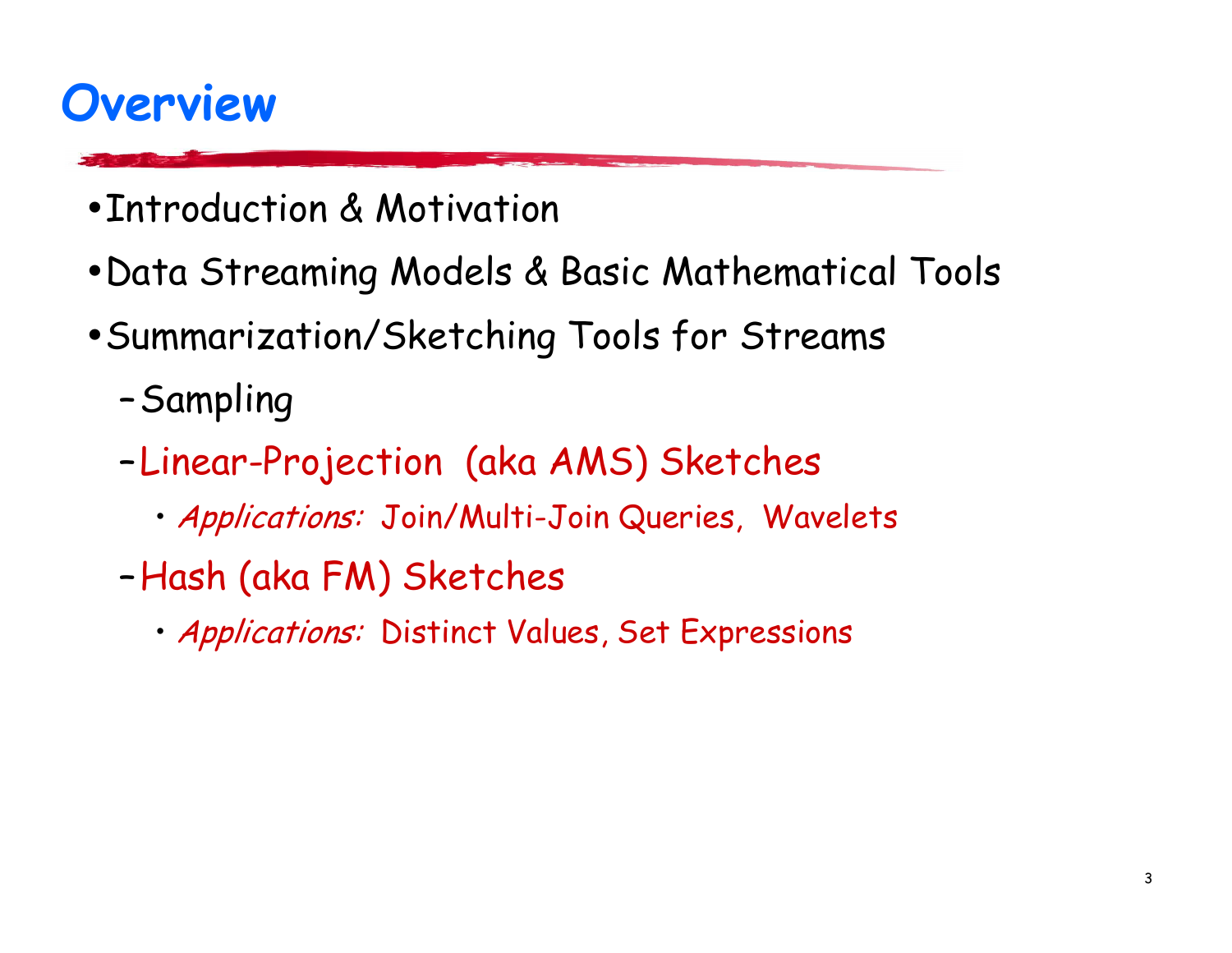# The Streaming Model

- Underlying signal: One-dimensional array A[1...N] with values A[i] all initially zero
	- -Multi-dimensional arrays as well (e.g., row-major)
- Signal is implicitly represented via a stream of updates

-j-th update is <k, c[j]> implying

- $A[k] := A[k] + c[j]$  (c[j] can be >0, <0)
- Goal: Compute functions on A[] subject to
	- -Small space

一 …

- -Fast processing of updates
- -Fast function computation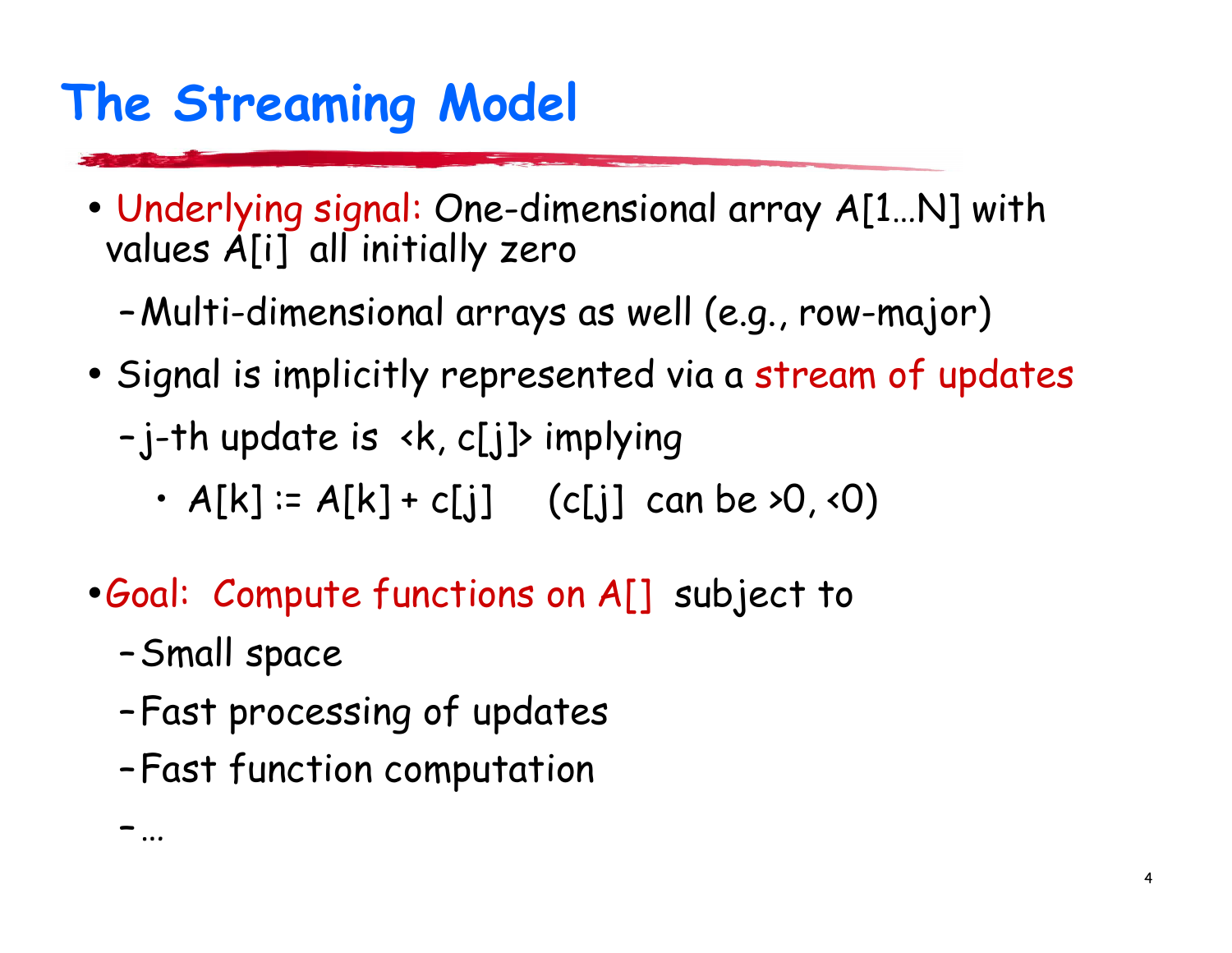# **Streaming Model: Special Cases**

- Time-Series Model
	- -Only j-th update updates  $A[j]$  (i.e.,  $A[j]$  :=  $c[j]$ )
- Cash-Register Model
	- c[j] is always >=  $0$  (i.e., increment-only)
	- Typically, c[j]=1, so we see a multi-set of items in one pass
- Turnstile Model
	- -Most general streaming model
	- c[j] can be >0 or <0 (i.e., increment or decrement)
- Problem difficulty varies depending on the model
	- -E.g., MIN/MAX in Time-Series vs. Turnstile!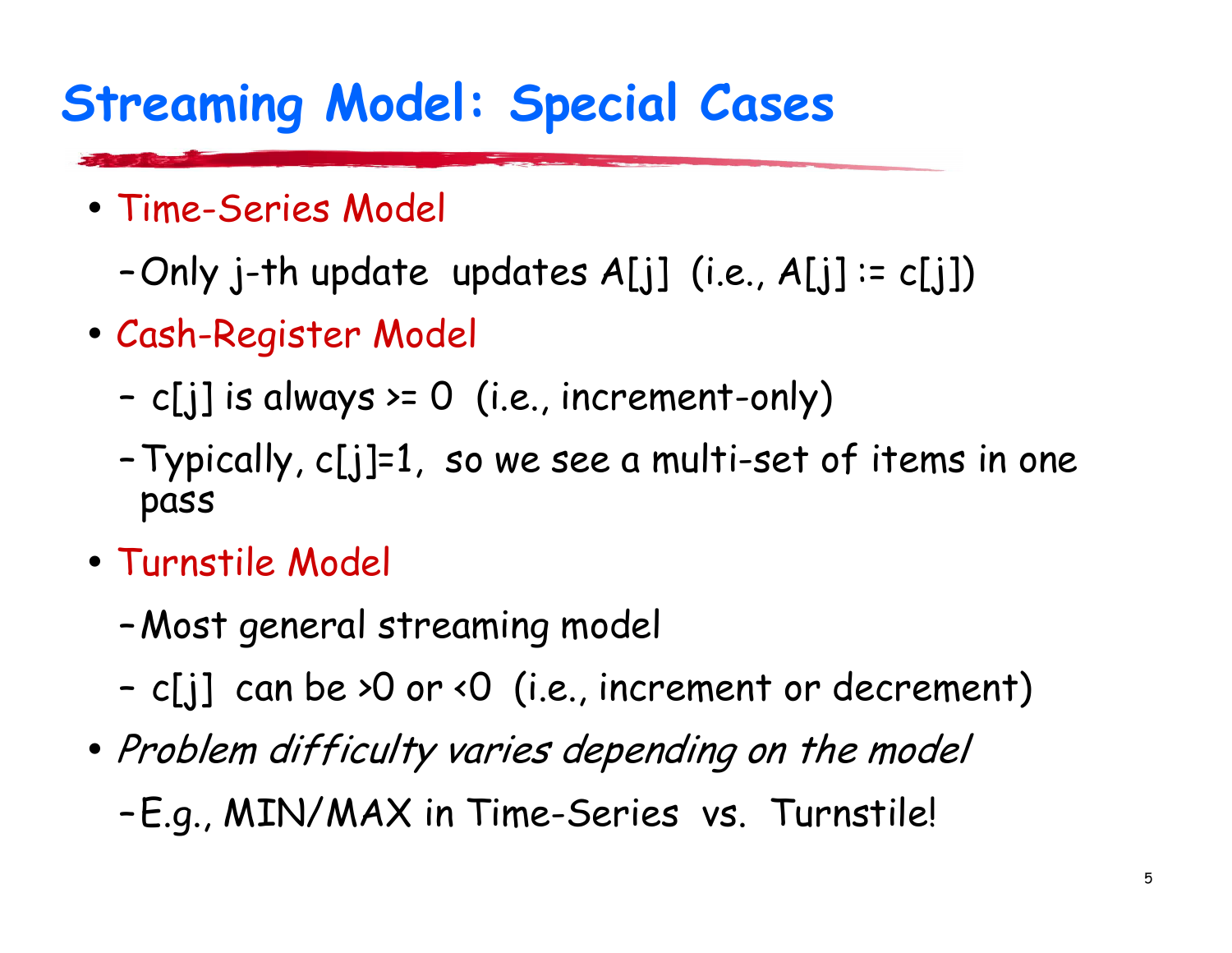#### **Data-Stream Processing Model**



- Approximate answers often suffice, e.g., trend analysis, anomaly detection
- Requirements for stream synopses
	- *Single Pass:* Each record is examined at most once, in (fixed) arrival order
	- Small Space: Log or polylog in data stream size
	- Real-time: Per-record processing time (to maintain synopses) must be low
	- Delete-Proof: Can handle record deletions as well as insertions
	- Composable: Built in a distributed fashion and combined later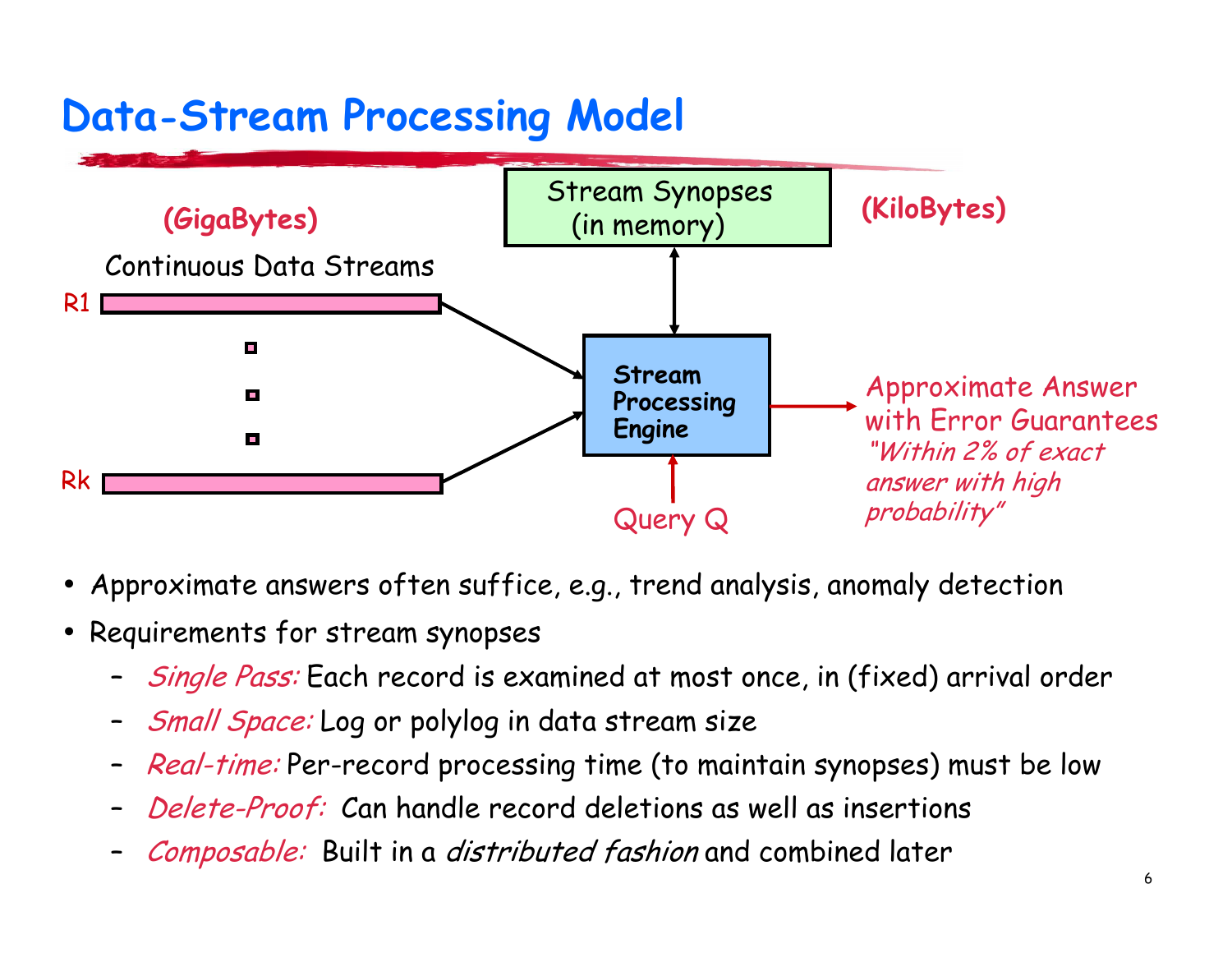# **Probabilistic Guarantees**

- Example: Actual answer is within  $5 \pm 1$  with prob  $\ge 0.9$
- Randomized algorithms: Answer returned is a speciallybuilt random variable
- User-tunable  $(\epsilon, \delta)$ -approximations
	- Estimate is within a relative error of  $\varepsilon$  with probability >=  $1-\delta$
- Use Tail Inequalities to give probabilistic bounds on returned answer
	- Markov Inequality
	- Chebyshev's Inequality
	- Chernoff Bound
	- Hoeffding Bound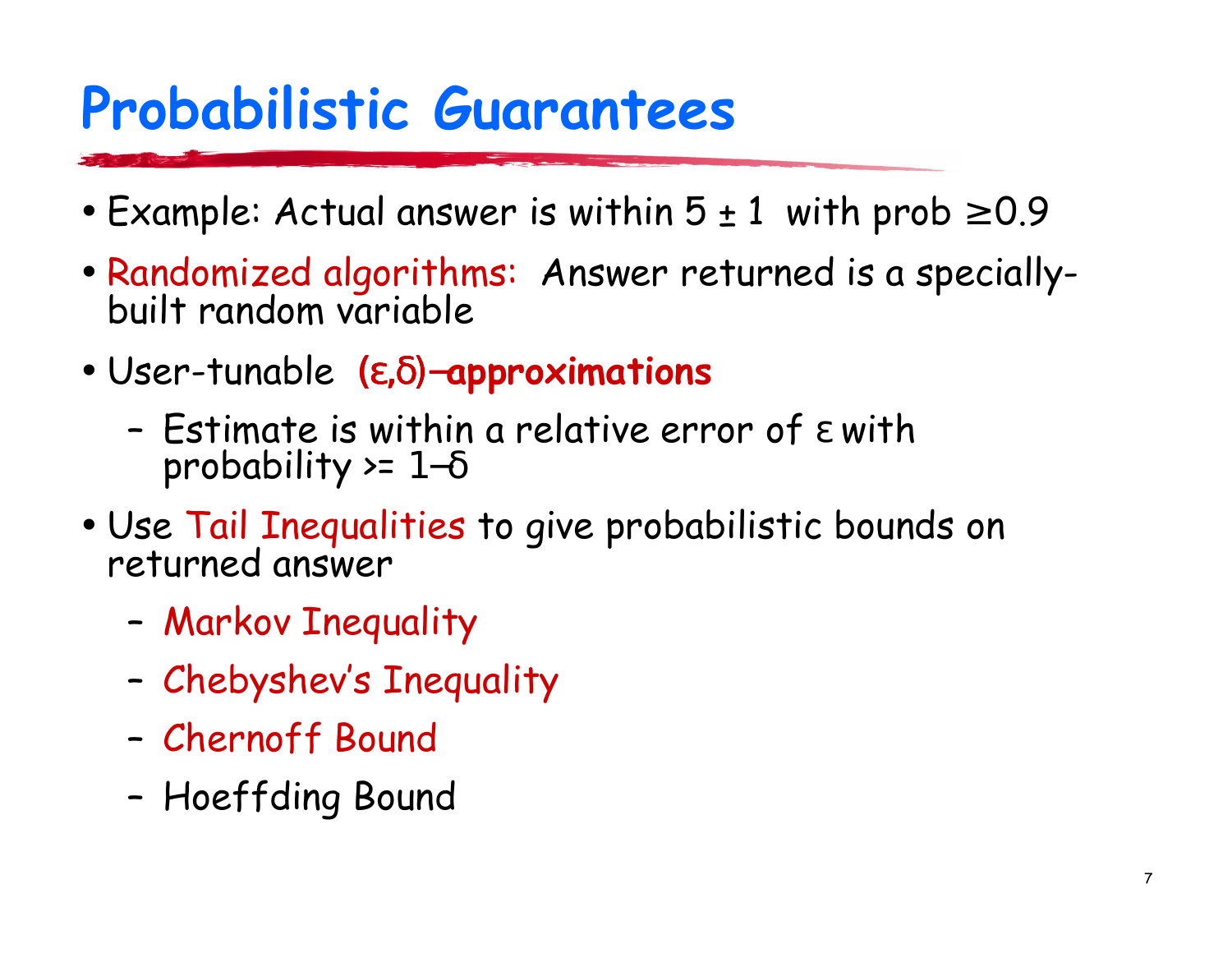#### Linear-Projection (aka AMS) Sketch Synopses

Goal: Build small-space summary for distribution vector f(i) (i=1,..., N) seen as a stream of i-values

Data stream: 3, 1, 2, 4, 2, 3, 5, ...

 $f(1) f(2) f(3) f(4) f(5)$ 

- **Basic Construct:** Randomized Linear Projection of  $f()$  = project onto inner/dot product of f-vector
	- $< f, \xi >= \sum f(i) \xi_i$  where  $\xi$  = vector of random values from an appropriate distribution
	- Simple to compute over the stream: Add  $\xi$ , whenever the i-th value is seen

Data stream: 3, 1, 2, 4, 2, 3, 5, ...  $\Box$   $\Longleftrightarrow$   $\xi_1 + 2\xi_2 + 2\xi_3 + \xi_4 + \xi_5$ 

- Generate  $\xi_i$  's in small (logN) space using pseudo-random generators
- Tunable probabilistic guarantees on approximation error
- *Delete-Proof:* Just subtract  $\xi$ , to delete an i-th value occurrence
- Composable: Simply add independently-built projections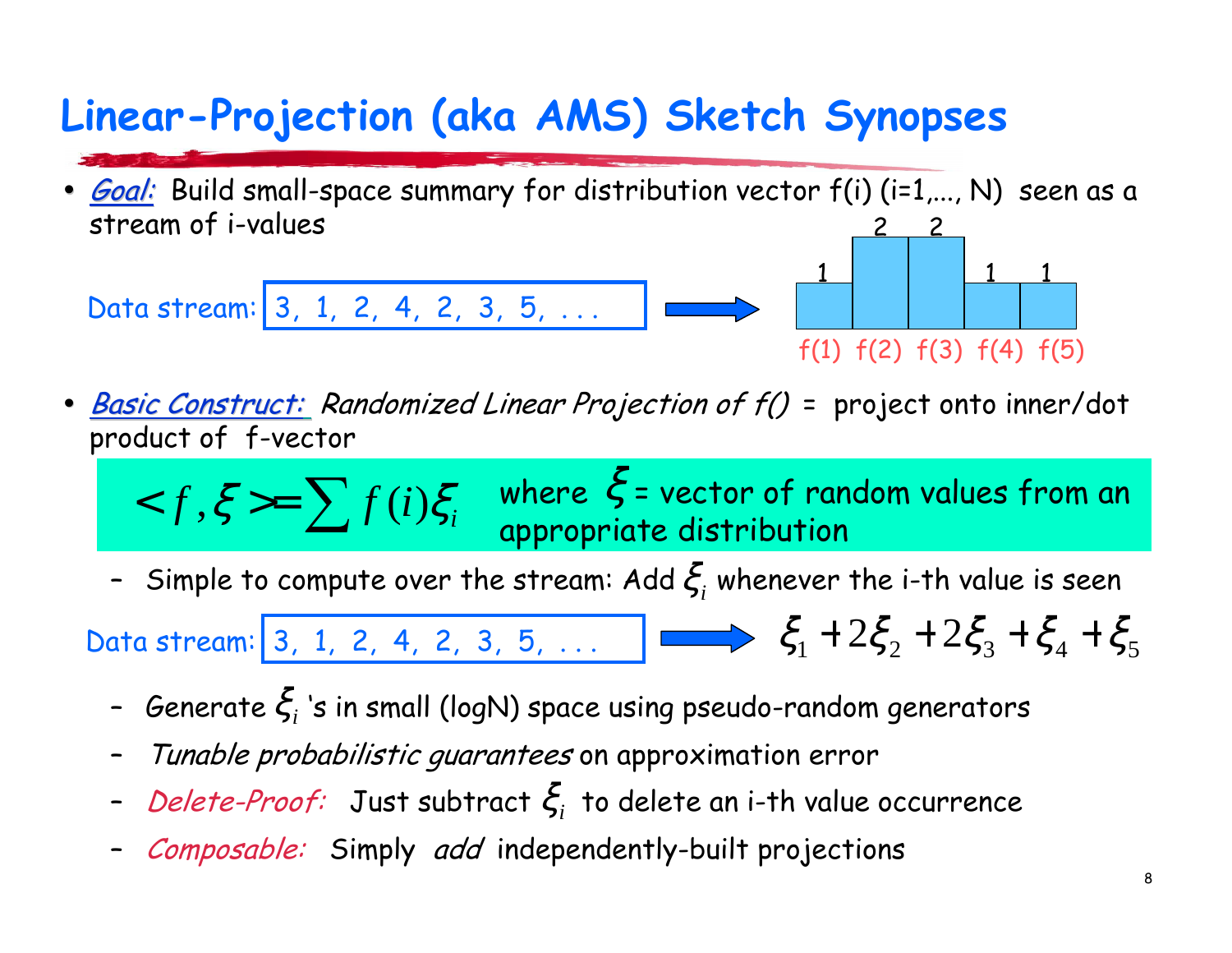#### Example: Binary-Join COUNT Query

• Problem: Compute answer for the query COUNT(R  $M_A$  S)

• Example:  
\nData stream R.A: 
$$
\begin{array}{|c|c|c|c|c|c|c|c|} \hline 1 & 0 & 3 \\ \hline & 1 & 2 & 3 & 4 \\ \hline & 1 & 2 & 3 & 4 \\ \hline \end{array}
$$
  
\nData stream S.A:  $\begin{array}{|c|c|c|c|c|c|} \hline 3 & 1 & 2 & 4 & 2 & 4 \\ \hline & 1 & 2 & 3 & 4 \\ \hline & & 1 & 2 & 3 & 4 \\ \hline & & 1 & 2 & 3 & 4 \\ \hline \end{array}$   
\n
$$
COUNT(R \bowtie_A S) = \sum_{i} f_R(i) \cdot f_S(i)
$$
\n
$$
= 10 (2 + 2 + 0 + 6)
$$

- Exact solution: too expensive, requires O(N) space!
	- $N = sizeof(domain(A))$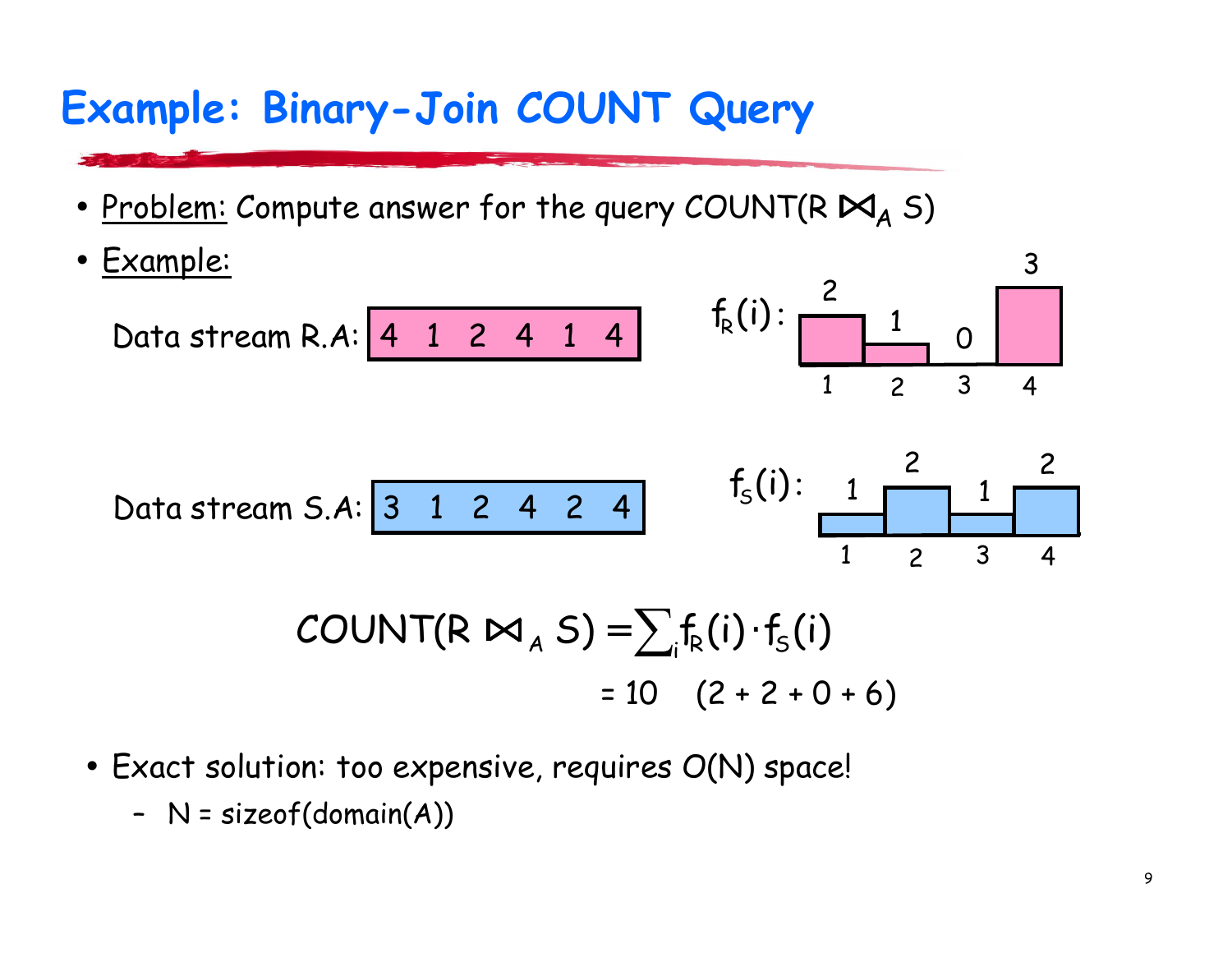#### **Basic AMS Sketching Technique [AMS96]**

- . Key Intuition: Use randomized linear projections of f() to define random variable X such that
	- X is easily computed over the stream (in small space)
	- E[X] = COUNT(R  $M_A$  S)<br>- Var[X] is small
	-

Probabilistic error guarantees (e.g., actual answer is  $10\pm 1$  with probability 0.9)

#### · Basic Idea:

- Define a family of 4-wise independent  $\{-1, +1\}$  random variables

$$
\{\xi_i:i\!=\!1,...,N\}
$$

- $Pr[\xi_i = +1] = Pr[\xi_i = -1] = 1/2$ 
	- Expected value of each  $\xi_i$ , E[ $\xi_i$ ] = 0
- Variables  $\xi$  are 4-wise independent
	- Expected value of product of 4 distinct  $\xi$  = 0
- Variables  $\xi$  can be generated using pseudo-random generator using only O(log N) space (for seeding)!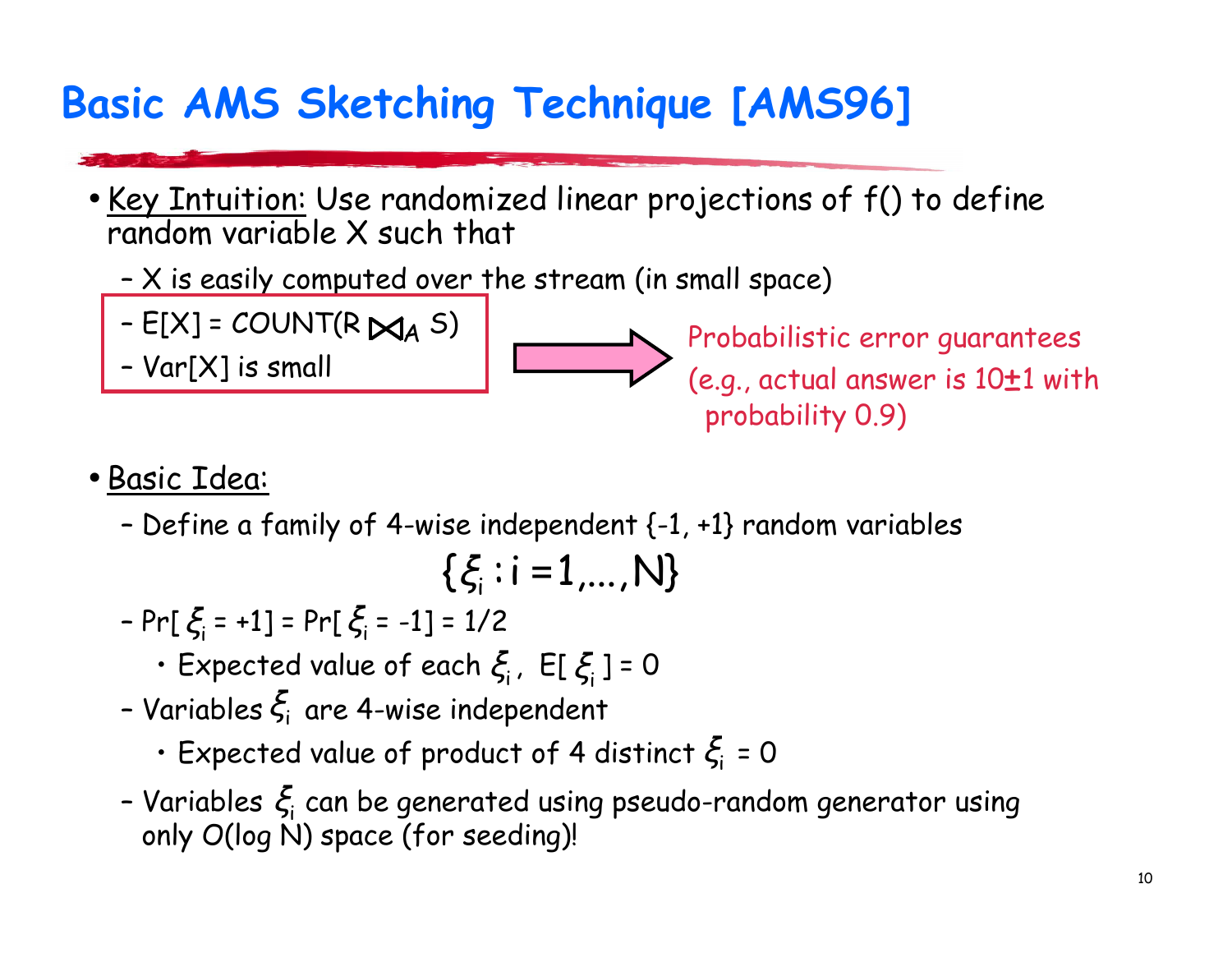## **AMS Sketch Construction**

- Compute random variables:  $X_R = \sum_i f_R(i) \xi_i$  and  $X_S = \sum_i f_S(i) \xi_i$ 
	- Simply add  $\xi$  to  $X_R(X_S)$  whenever the i-th value is observed in the R.A (S.A) stream
- Define  $X = X_R X_S$  to be estimate of COUNT query

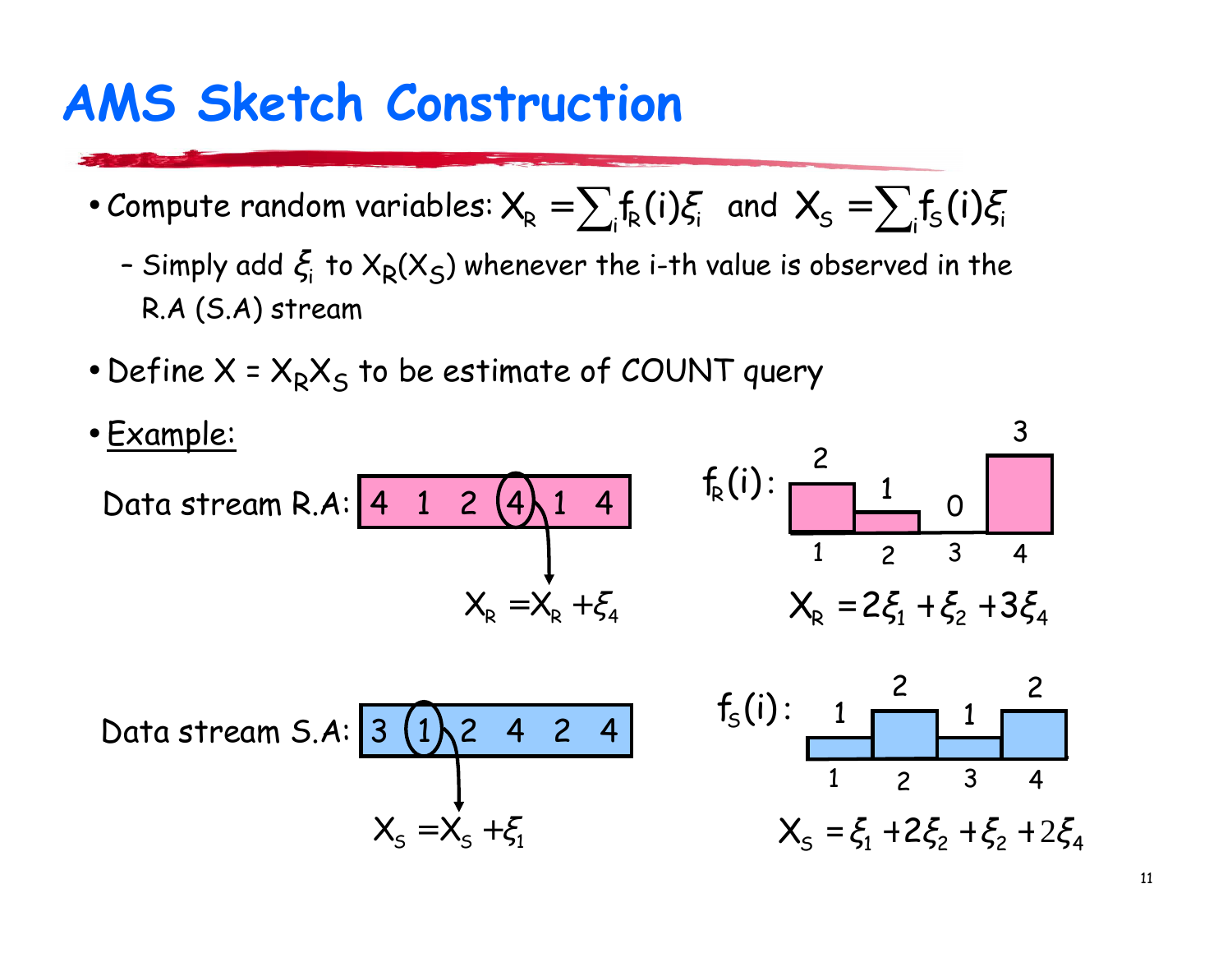#### **Binary-Join AMS Sketching Analysis**

• Expected value of  $X = COUNT(R \boxtimes_A S)$ 

$$
E[X] = E[X_{R} \cdot X_{S}]
$$
  
\n
$$
= E[\sum_{i} f_{R}(i) \xi_{i} \cdot \sum_{i} f_{S}(i) \xi_{i}]
$$
  
\n
$$
= E[\sum_{i} f_{R}(i) \cdot f_{S}(i) \xi_{i}] + E[\sum_{i \neq i} f_{R}(i) \cdot f_{S}(i') \xi_{i} \xi_{i}]
$$
  
\n
$$
= \sum_{i} f_{R}(i) \cdot f_{S}(i)
$$

. Using 4-wise independence, possible to show that

 $Var[X] \leq 2.5J(R) .5J(S)$ 

•  $SJ(R) = \sum_i f_R(i)^2$  is *self-join size of R (second/L2 moment)*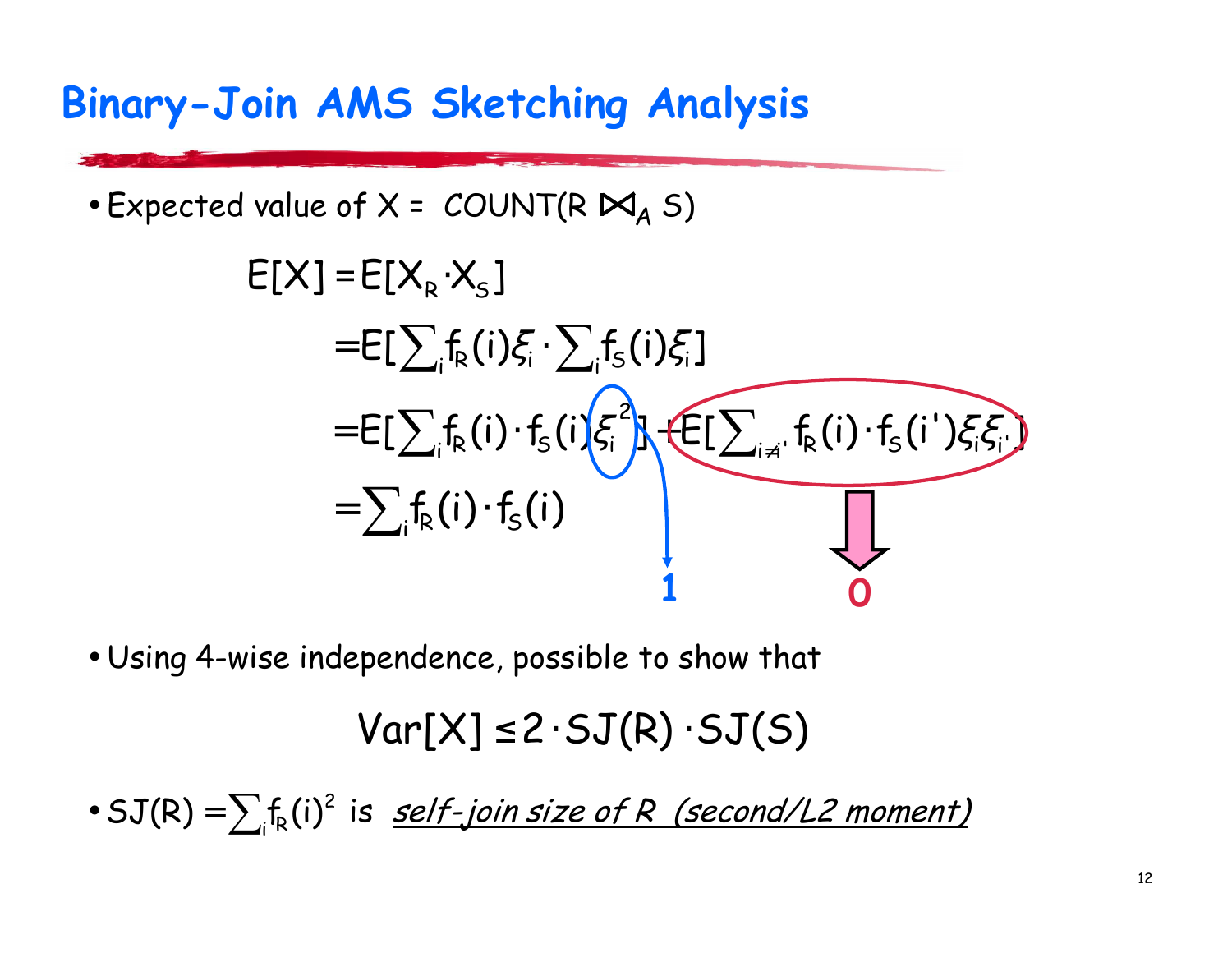# **Boosting Accuracy**

· Chebyshev's Inequality:

$$
Pr(|X - E[X]| \geq \varepsilon E[X]) \leq \frac{Var[X]}{\varepsilon^2 E[X]^2}
$$

K

• Boost accuracy to ε by averaging over several independent copies of X (reduces variance)

$$
s = \frac{8 \cdot (2 \cdot SJ(R) \cdot SJ(S))}{\epsilon^2 \text{ COUNT}^2} \quad \text{copies} \quad \text{E}[Y] = E[X] = \text{COUNT}(R \bowtie S)
$$
\n
$$
s = \frac{8 \cdot (2 \cdot SJ(R) \cdot SJ(S))}{\epsilon^2 \text{ COUNT}^2} \quad \text{copies} \quad \text{E}[Y] = E[X] = \text{COUNT}(R \bowtie S)
$$
\n
$$
Br([Y - \text{COUNT}] \ge \epsilon \cdot \text{COUNT}) \le \frac{Var[Y]}{\epsilon^2 \text{COUNT}^2} \le \frac{1}{8}
$$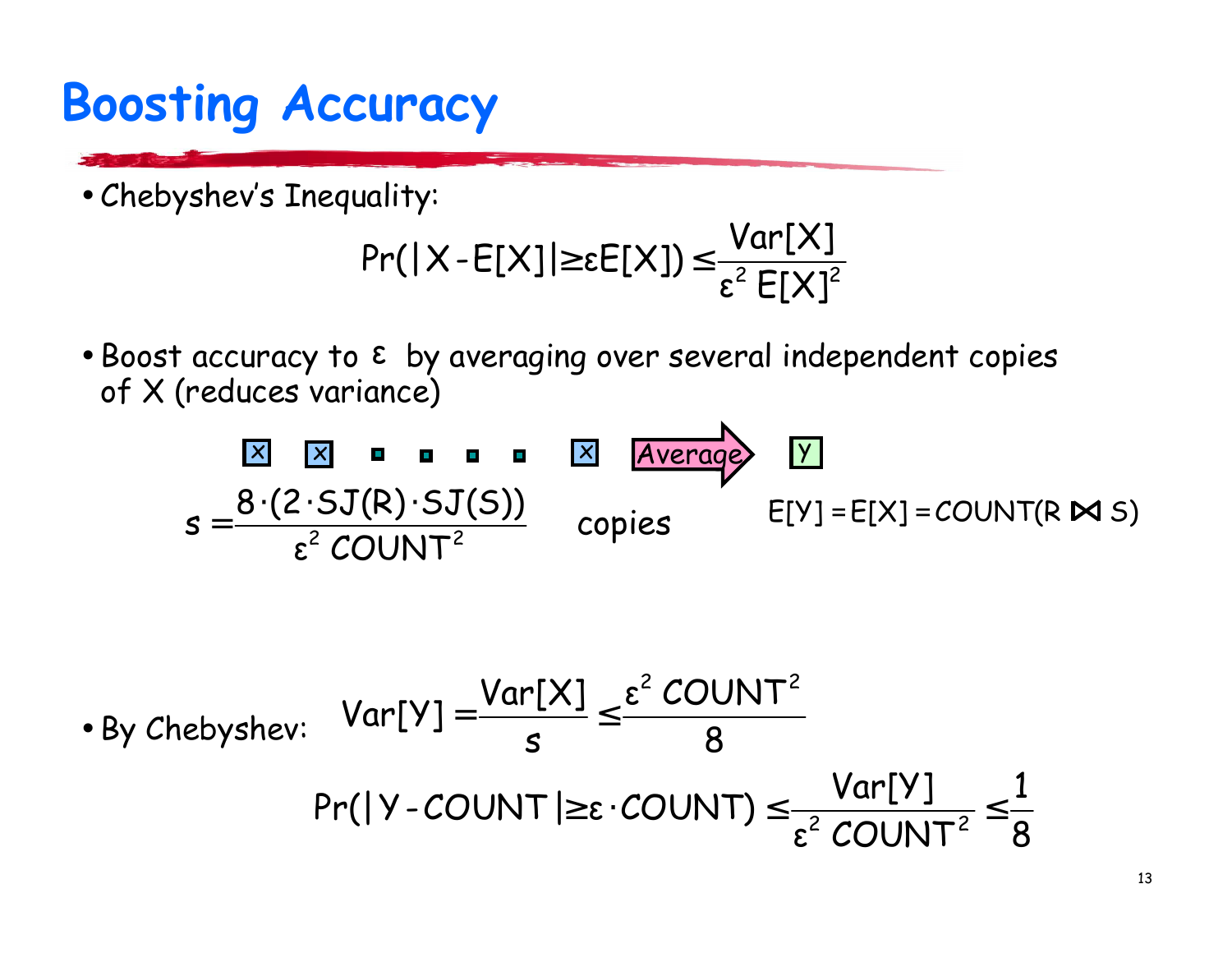# **Boosting Confidence**

- Boost confidence to  $1-\delta$  by taking median of  $2log(1/\delta)$ independent copies of Y
- Each Y = *Bernoulli Trial*



 $Pr[|median(Y)-COUNT| \ge \epsilon \cdot COUNT]$ 

= Pr[# failures in  $2log(1/\delta)$  trials >=  $log(1/\delta)$ ]

(By Chernoff Bound)  $\leq \delta$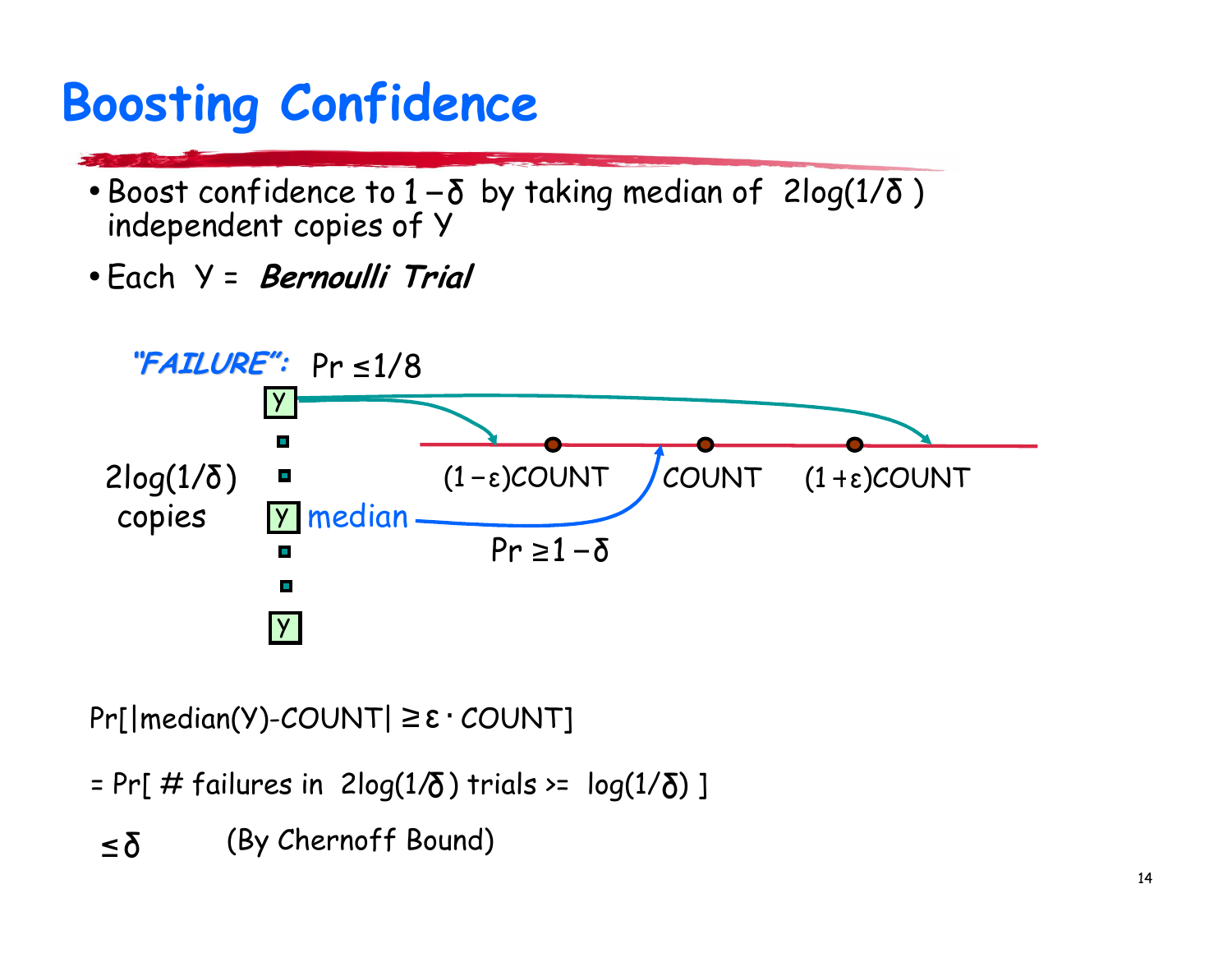#### Summary of Binary-Join AMS Sketching

- Step 1: Compute random variables:  $X_R = \sum_i f_R(i) \xi_i$  and  $X_S = \sum_i f_S(i) \xi_i$
- <u>Step 2:</u> Define X=  $X_R X_S$
- Steps  $3 \& 4$ : Average independent copies of X; Return median of averages



• <u>Main Theorem (AGMS99):</u> Sketching approximates COUNT to within a relative error of  $\epsilon$  with probability  $\geq 1-\delta$  using space  $O(\frac{SJ(R)\cdot SJ(S)\cdot log(1/\delta)\cdot logN}{\epsilon^2 CO1N T^2})$ 

- Remember:  $O(\log N)$  space for "seeding" the construction of each  $X$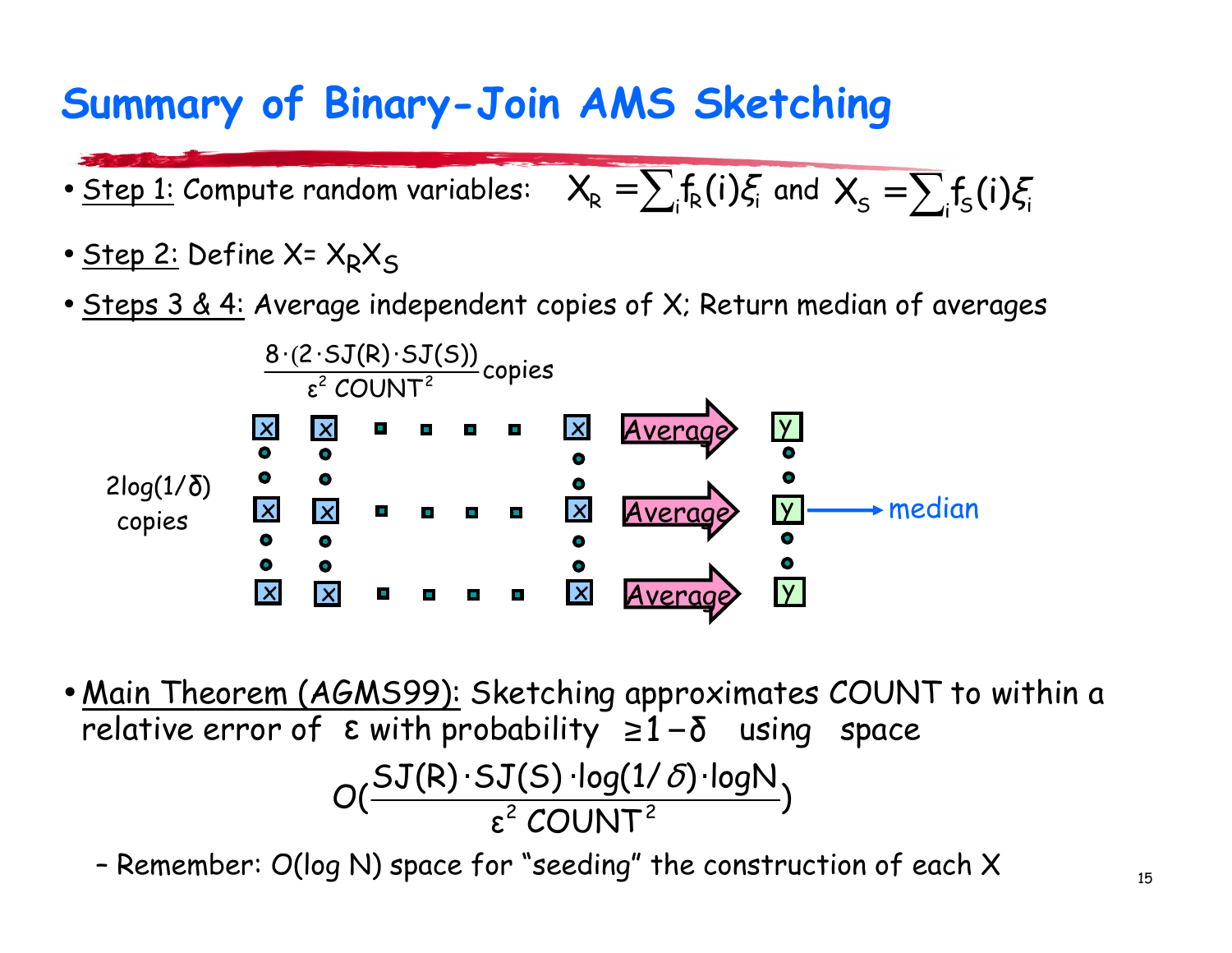#### A Special Case: Self-join Size

- Estimate COUNT(R $\bowtie$ AR)= $\sum_i f_k^2(i)$  (original AMS paper)
- Second (L2) moment of data distribution, Gini index of heterogeneity, measure of skew in the data

In this case, COUNT =  $SJ(R)$ , so we get an  $(\epsilon, \delta)$ -estimate using space only

$$
O(\frac{\log(1/\delta) \cdot \log N}{\epsilon^2})
$$

Best-case for AMS streaming join-size estimation

What's the worst case??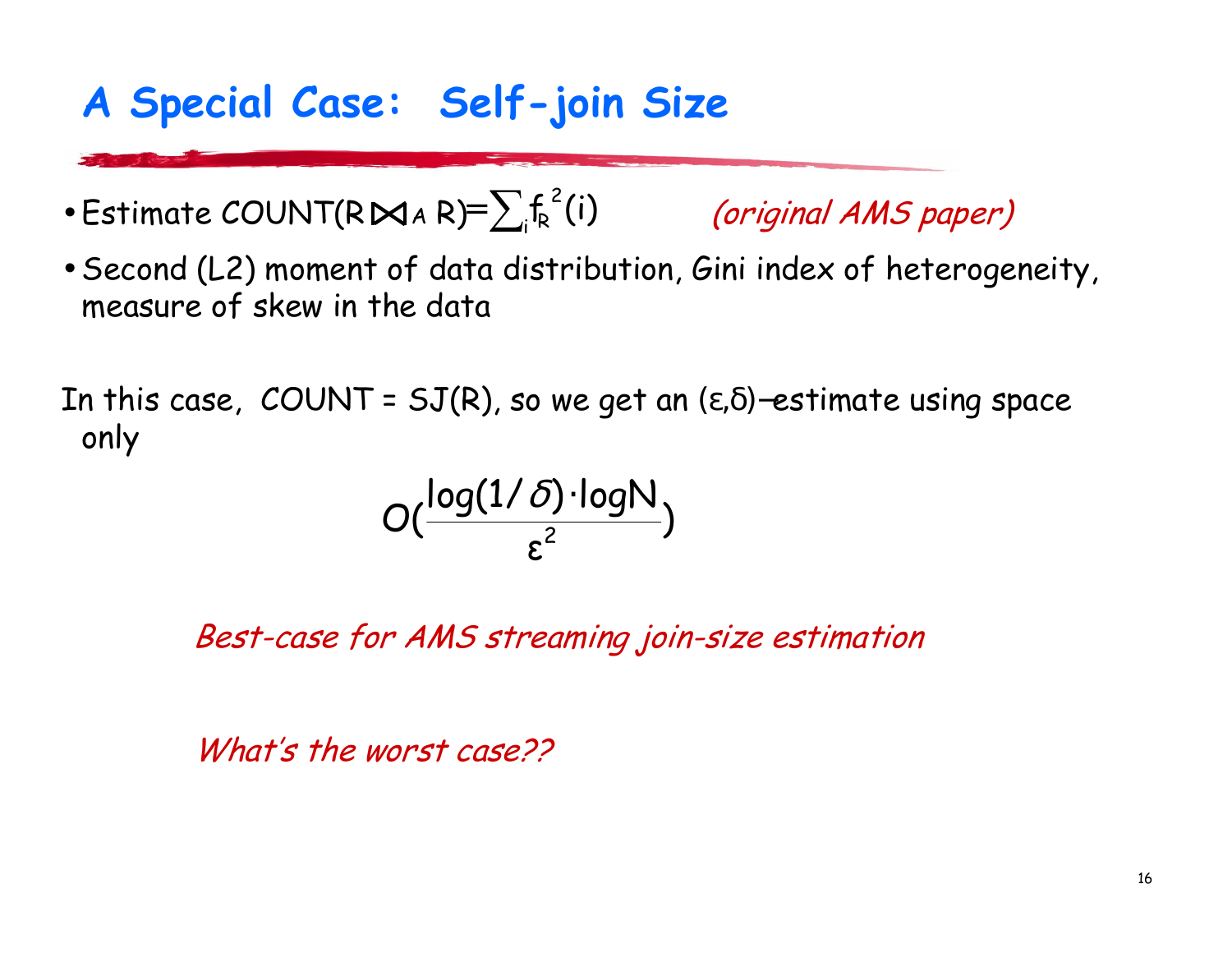#### AMS Sketching for Multi-Join Aggregates **[DGGR02]**

- Problem: Compute answer for COUNT(R $M_A$ S $M_B$ T) =  $\sum_i f_R(i) f_S(i,j) f_T(j)$
- · Sketch-based solution
	- Compute random variables  $X_R$ ,  $X_S$  and  $X_T$



 $E[f_R(i)\cdot f_S(i',j)\cdot f_T(j')\xi_i\xi_i\theta_i\theta_i] = 0$  if  $i \neq i'$  or  $j \neq j'$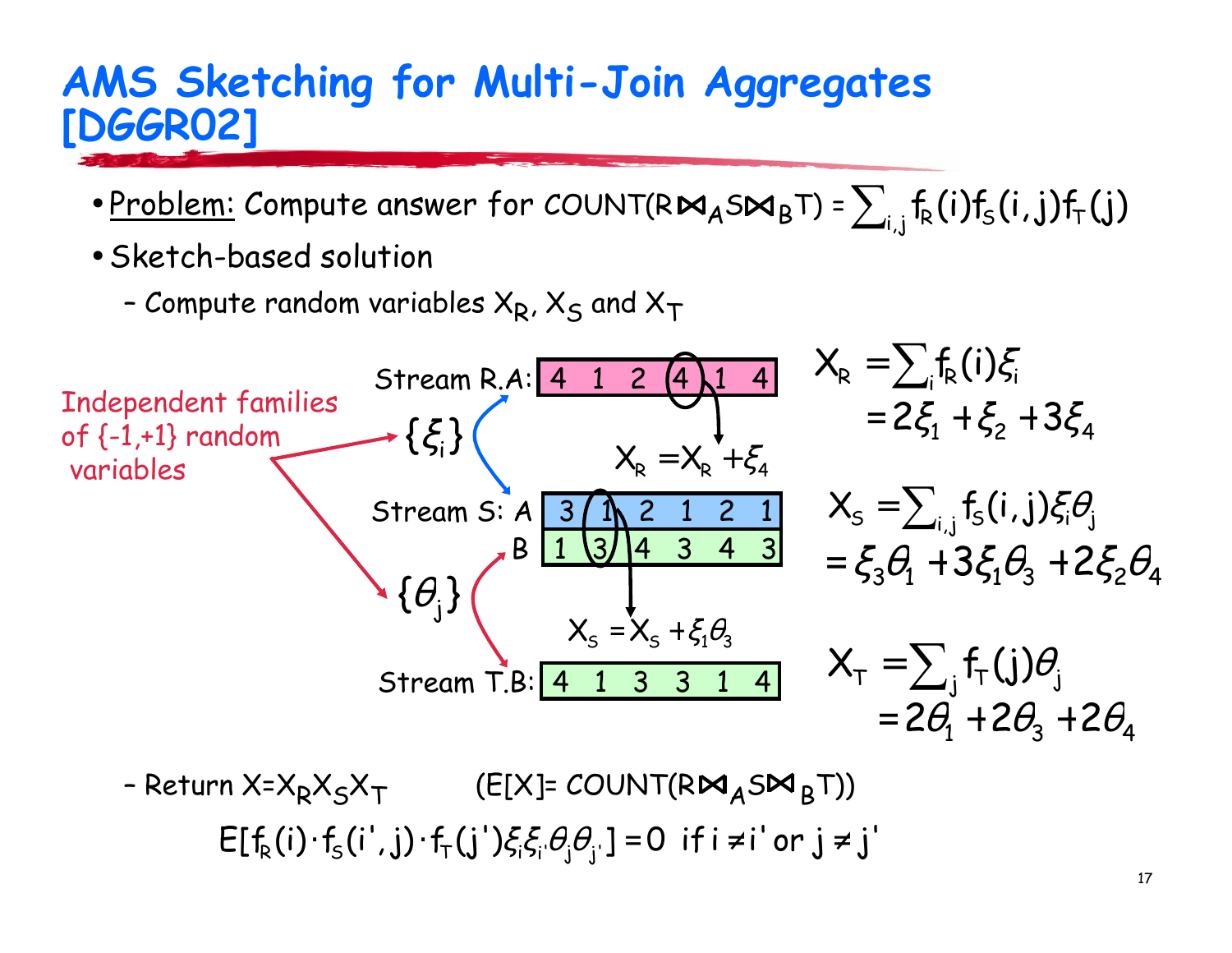#### AMS Sketching for Multi-Join Aggregates

- Sketches can be used to compute answers for general multi-join COUNT queries (over streams R, S, T, ........)
	- For each pair of attributes in equality join constraint, use independent family of  $\{-1, +1\}$  random variables
	- Compute random variables  $X_R$ ,  $X_S$ ,  $X_T$ , .......



- Return X=X<sub>R</sub>X<sub>S</sub>X<sub>T</sub> .......  $(E[X] = COUNT(RMSMTM$ ........)  $Var[X] \leq 2^{2m} \cdot SJ(R) \cdot SJ(S) \cdot SJ(T) \cdots$ 

- Explosive increase with the number of joins!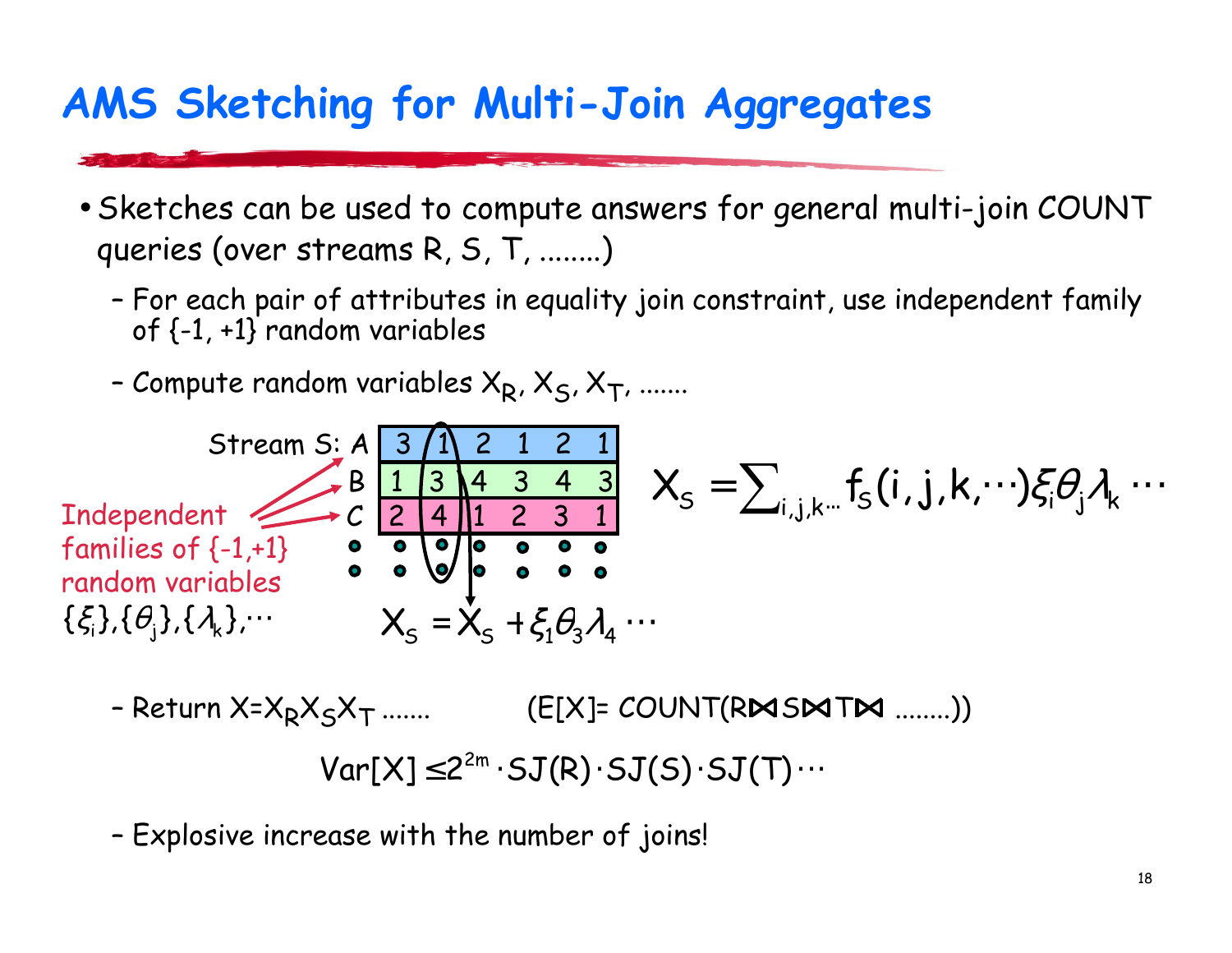#### **Boosting Accuracy by Sketch Partitioning: Basic Idea**



- . Key Observation: Product of self-join sizes for partitions of streams can be *much smaller* than product of self-join sizes for streams
	- Reduce space requirements by partitioning join attribute domains
		- Overall join size = sum of join size estimates for partitions
	- Exploit coarse statistics (e.g., histograms) based on historical data or collected in an initial pass, to compute the *best partitioning*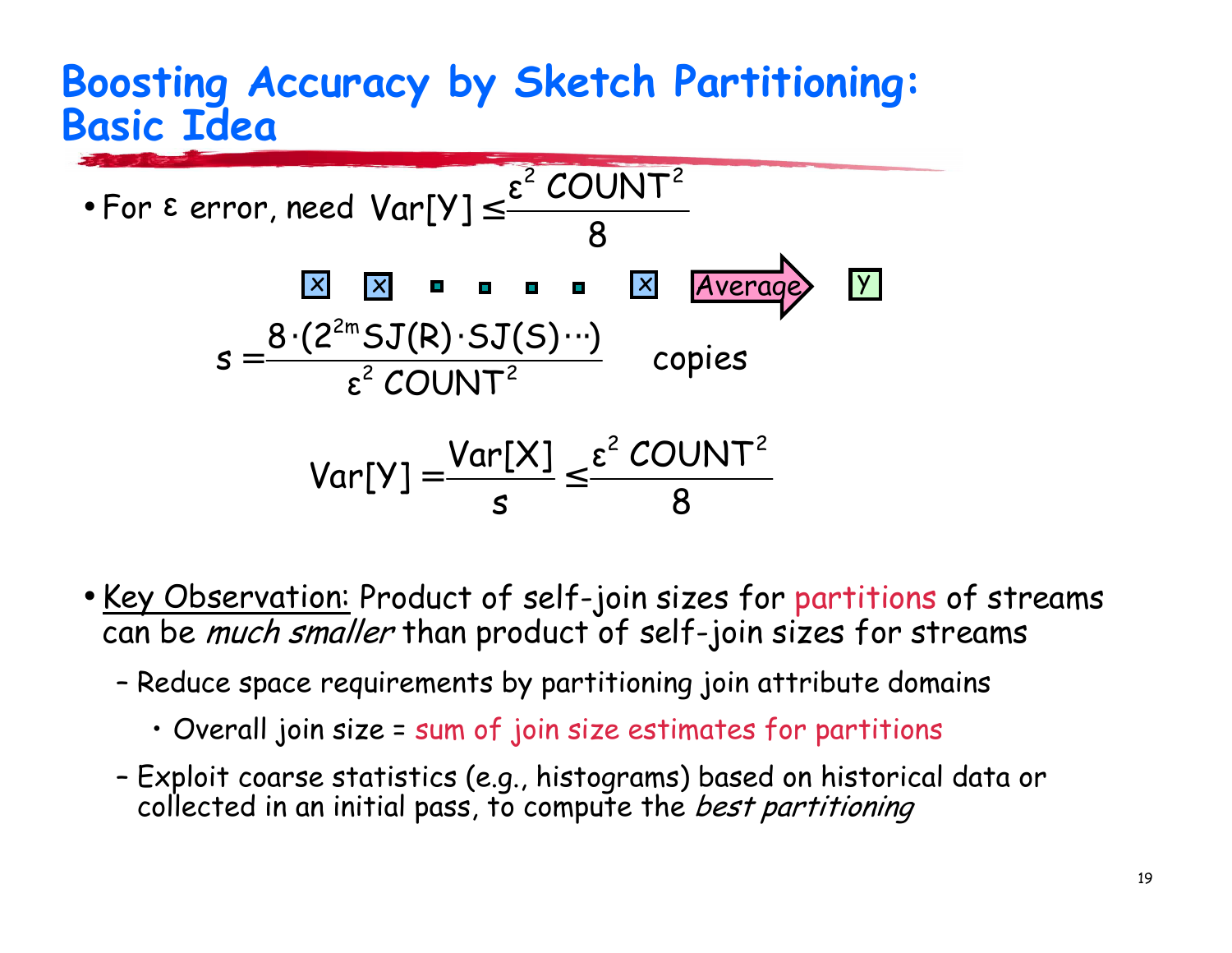#### **Sketch Partitioning Example: Binary-Join COUNT Query**



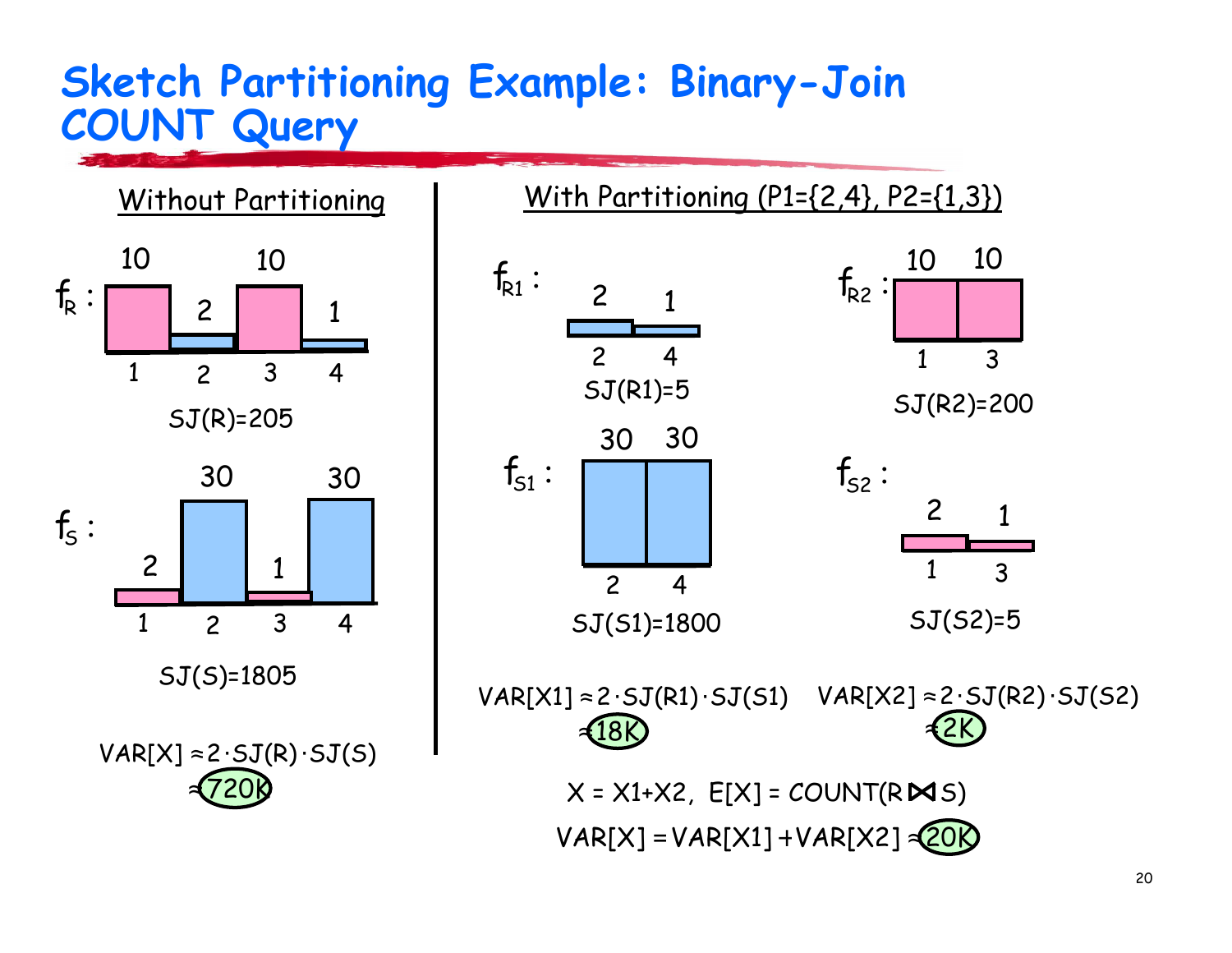# Overview of Sketch Partitioning

- Maintain independent sketches for partitions of join-attribute space
- Improved error guarantees
	- $Var[X] = \sum Var[X_i]$  is smaller (by intelligent domain partitioning)
	- "Variance-aware" boosting: More space to higher-variance partitions
- · Problem: Given total sketching space S, find domain partitions p1,..., pk and space allotments s1,...,sk such that  $\sum_{i} s_i$  < S, and the variance  $\frac{\textsf{Var}[X1]}{\textsf{s1}} + \frac{\textsf{Var}[X2]}{\textsf{s2}} + \dots + \frac{\textsf{Var}[Xk]}{\textsf{sk}}$ is minimized
	- Solved optimal for binary-join case (using Dynamic-Programming)
	- NP-hard for  $\geq 2$  joins
		- Extension of our DP algorithm is an effective heuristic -- optimal for independent join attributes
- Significant accuracy benefits for small number (2-4) of partitions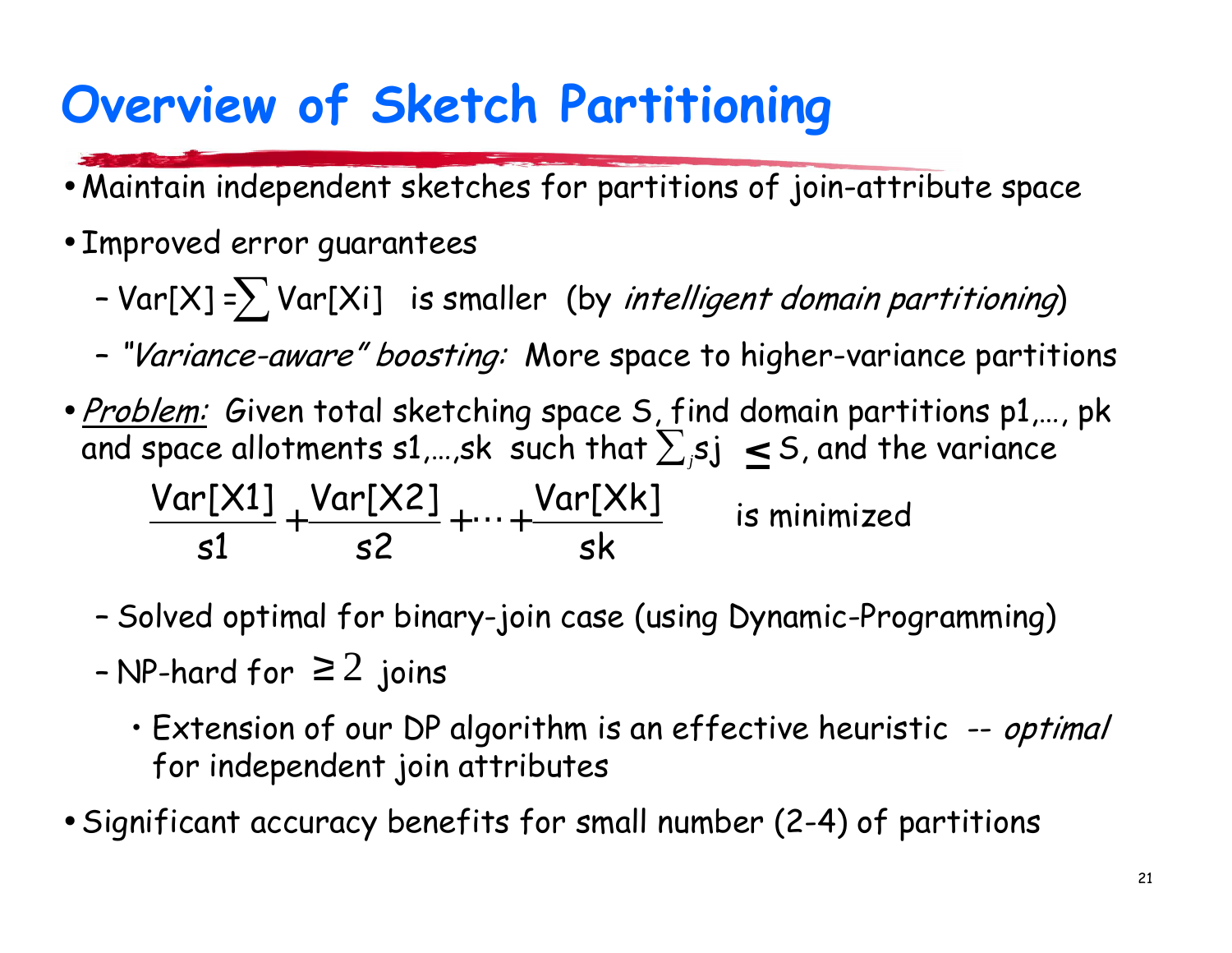#### **Other Applications of AMS Stream Sketching**

- Key Observation:  $|R1 \bowtie R2| = \sum f_1(i) f_2(i) = \langle f_1, f_2 \rangle$  = inner product!
- General result: Streaming  $(\varepsilon, \delta)$  estimation of "large" inner products using AMS sketching
- Other streaming inner products of interest
	- Top-k frequencies [CCF02]
		- . Item frequency = < f, "unit\_pulse" >



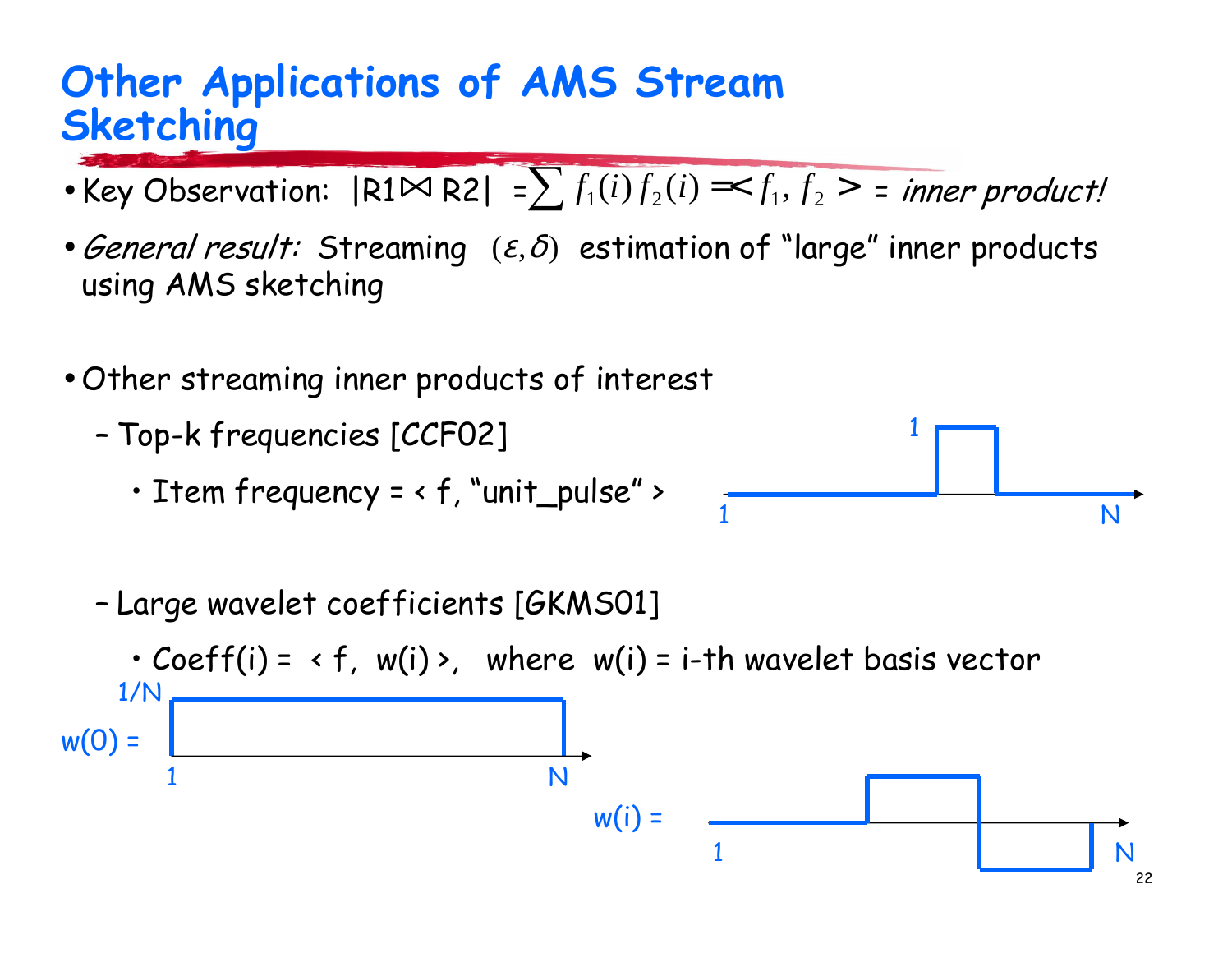#### **More Recent Results on Stream Joins**

- Better accuracy using "skimmed sketches" [GGR04]
	- "Skim" dense items (i.e., large frequencies) from the AMS sketches
	- Use the "skimmed" sketch only for sparse element representation
	- Stronger worst-case guarantees, and much better in practice
		- · Same effect as sketch partitioning with no apriori knowledge!
- · Sharing sketch space/computation among multiple queries [DGGR04]

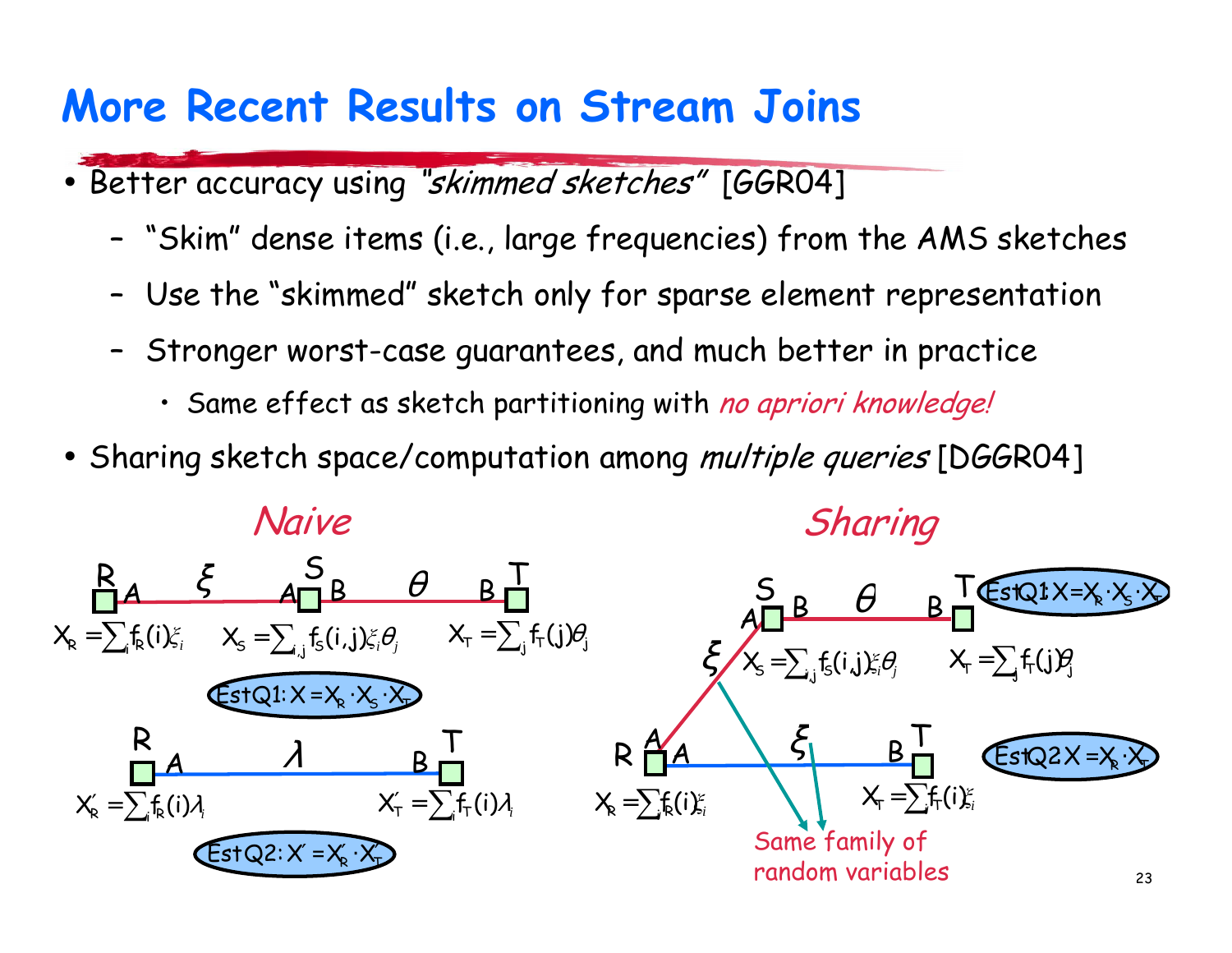### **Overview**

- Introduction & Motivation
- Data Streaming Models & Basic Mathematical Tools
- Summarization/Sketching Tools for Streams
	- -Sampling
	- -Linear-Projection (aka AMS) Sketches
		- · Applications: Join/Multi-Join Queries, Wavelets
	- -Hash (aka FM) Sketches
		- · Applications: Distinct Values, Set Expressions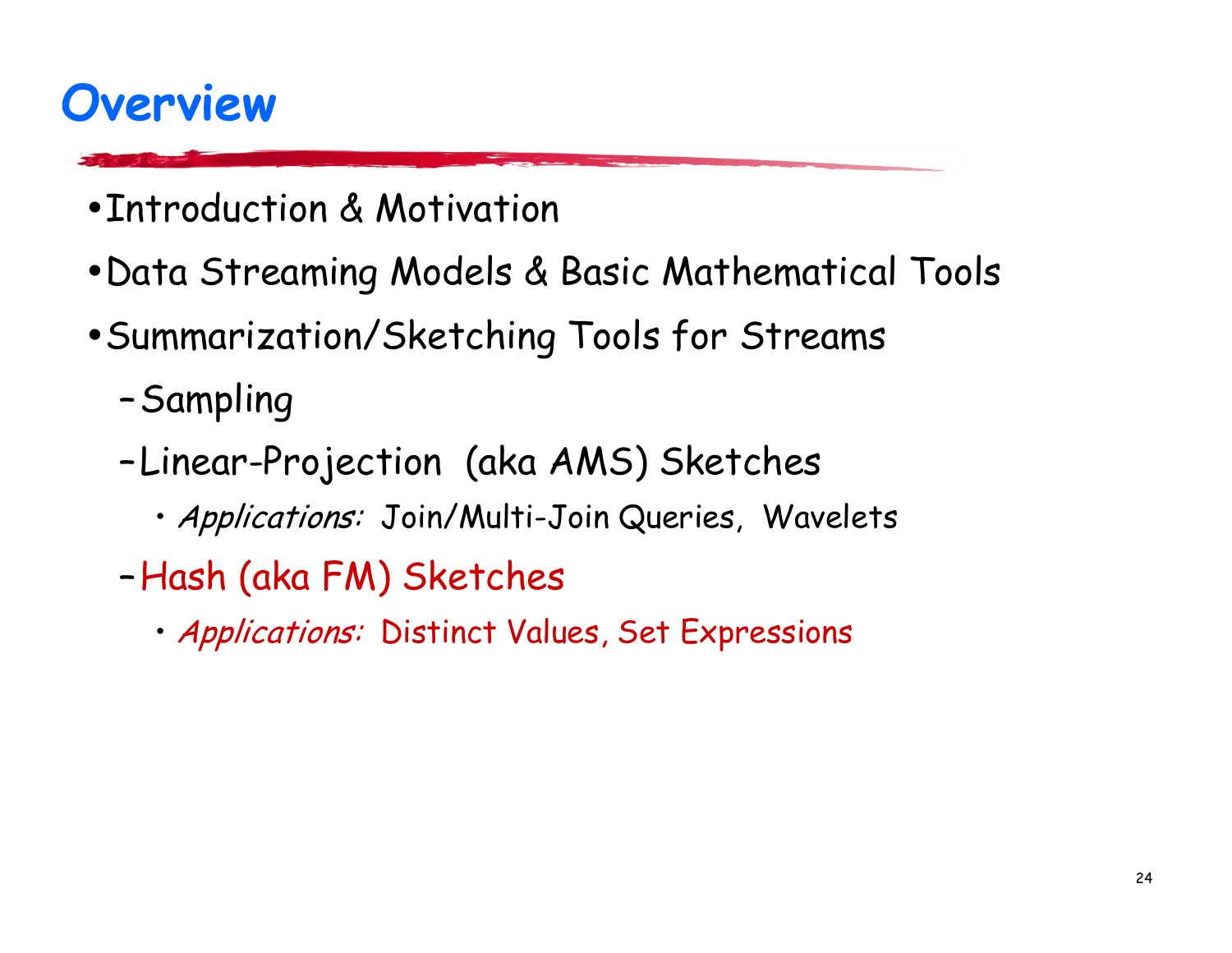# **Distinct Value Estimation**

- Problem: Find the *number of distinct values* in a stream of values with  $\bullet$ domain  $[0,...,N-1]$ 
	- Zeroth frequency moment  $F_0$ , LO (Hamming) stream norm
	- Statistics: number of *species or classes* in a population
	- Important for query optimizers
	- *Network monitoring:* distinct destination IP addresses,<br>source/destination pairs, requested URLs, etc.
- Example  $(N=64)$ Data stream: 5  $\Omega$ 3 5  $\Omega$ 3  $\Omega$

Number of distinct values: 5

- Hard problem for random sampling! [CCMN00]
	- Must sample almost the entire table to guarantee the estimate is<br>within a factor of 10 with probability > 1/2, regardless of the estimator usedl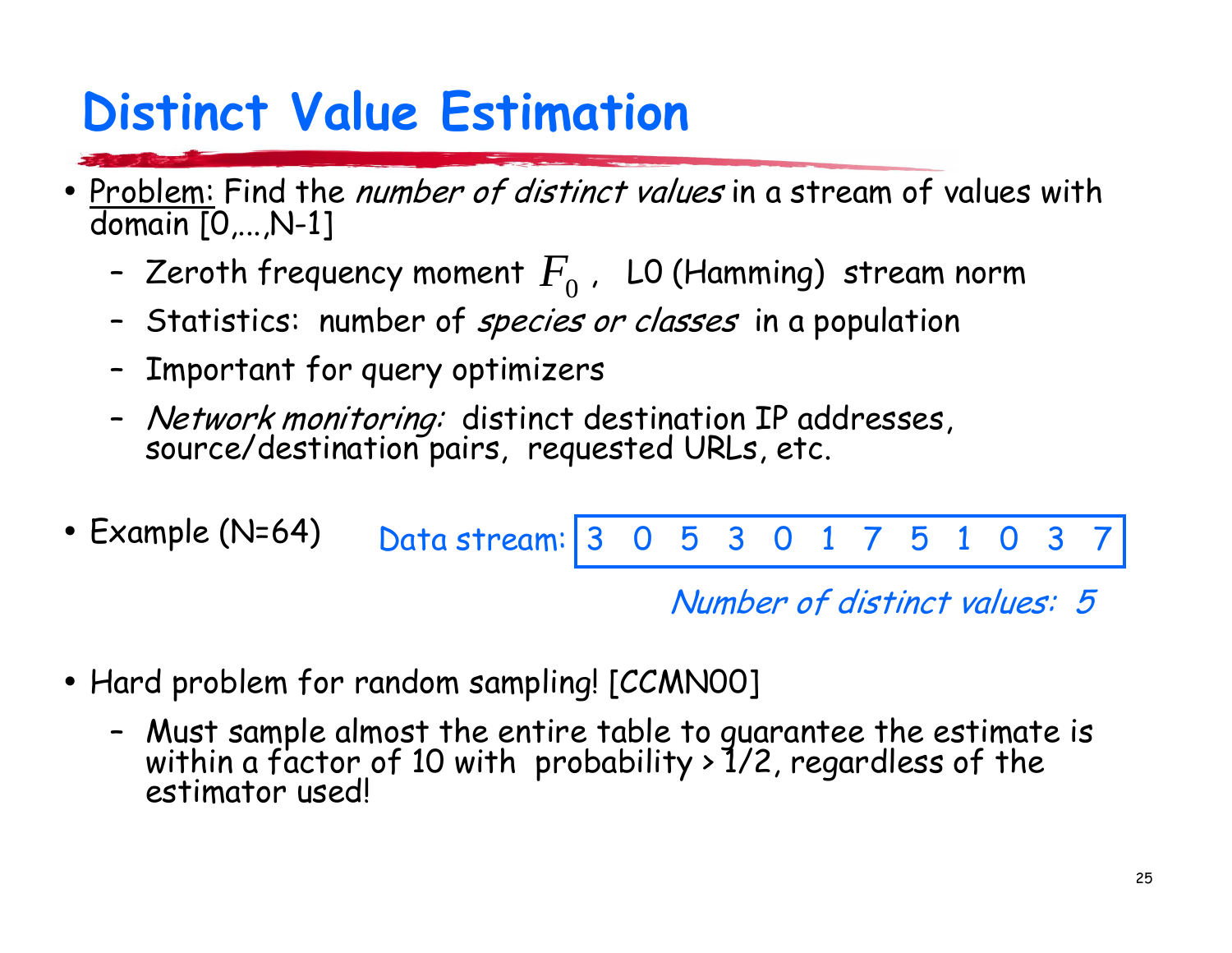#### Hash (aka FM) Sketches for Distinct **Value Estimation [FM85]**

- Assume a hash function  $h(x)$  that maps incoming values x in  $[0,..., N-1]$ uniformly across  $[0,..., 2^L-1]$ , where  $L = O(logN)$
- Let Isb(y) denote the position of the least-significant 1 bit in the binary representation of y
	- A value x is mapped to  $\text{lsb}(h(x))$
- Maintain *Hash Sketch* = BITMAP array of L bits, initialized to 0
	- For each incoming value  $x$ , set BITMAP[  $\text{lsb}(h(x))$  ] = 1 **BTTMAP**

 $x = 5 \longrightarrow h(x) = 101100 \longrightarrow \text{lsb}(h(x)) = 2$ 

 $\mathbf{3}$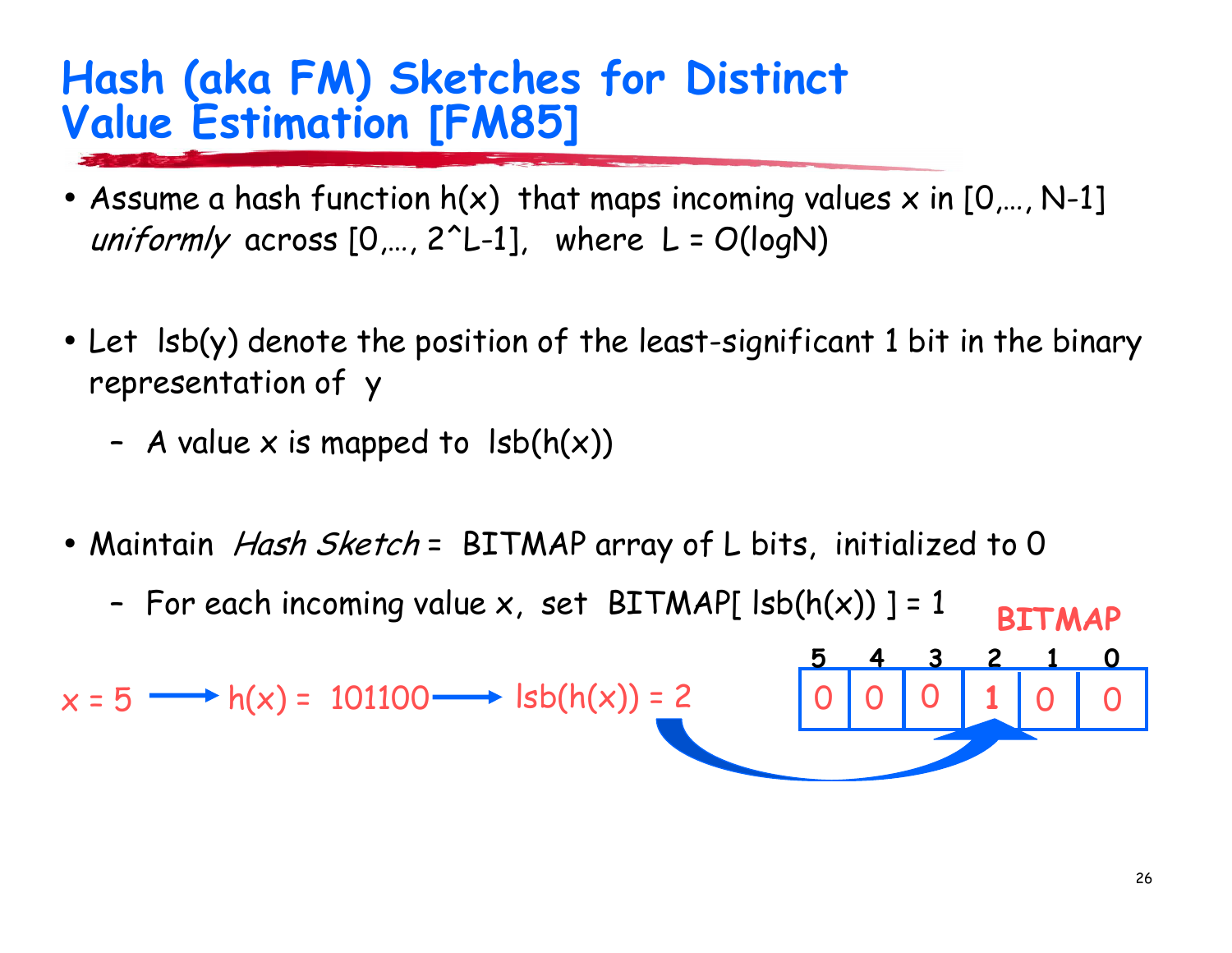#### Hash (aka FM) Sketches for Distinct **Value Estimation [FM85]**

- By uniformity through  $h(x)$ : Prob[BITMAP[k]=1] = Prob[10<sup>k</sup>] =  $\frac{1}{2^{k+1}}$ 
	- Assuming d distinct values: expect d/2 to map to BITMAP[0],  $d/4$  to map to BITMAP[1], ... **BITMAP**



- Let R = position of rightmost zero in BITMAP
	- Use as indicator of log(d)
- [FM85] prove that  $E[R] = log(\phi d)$ , where  $\phi = .7735$ 
	- Estimate d =  $2^R/\phi$
	- Average several iid instances (different hash functions) to reduce estimator variance